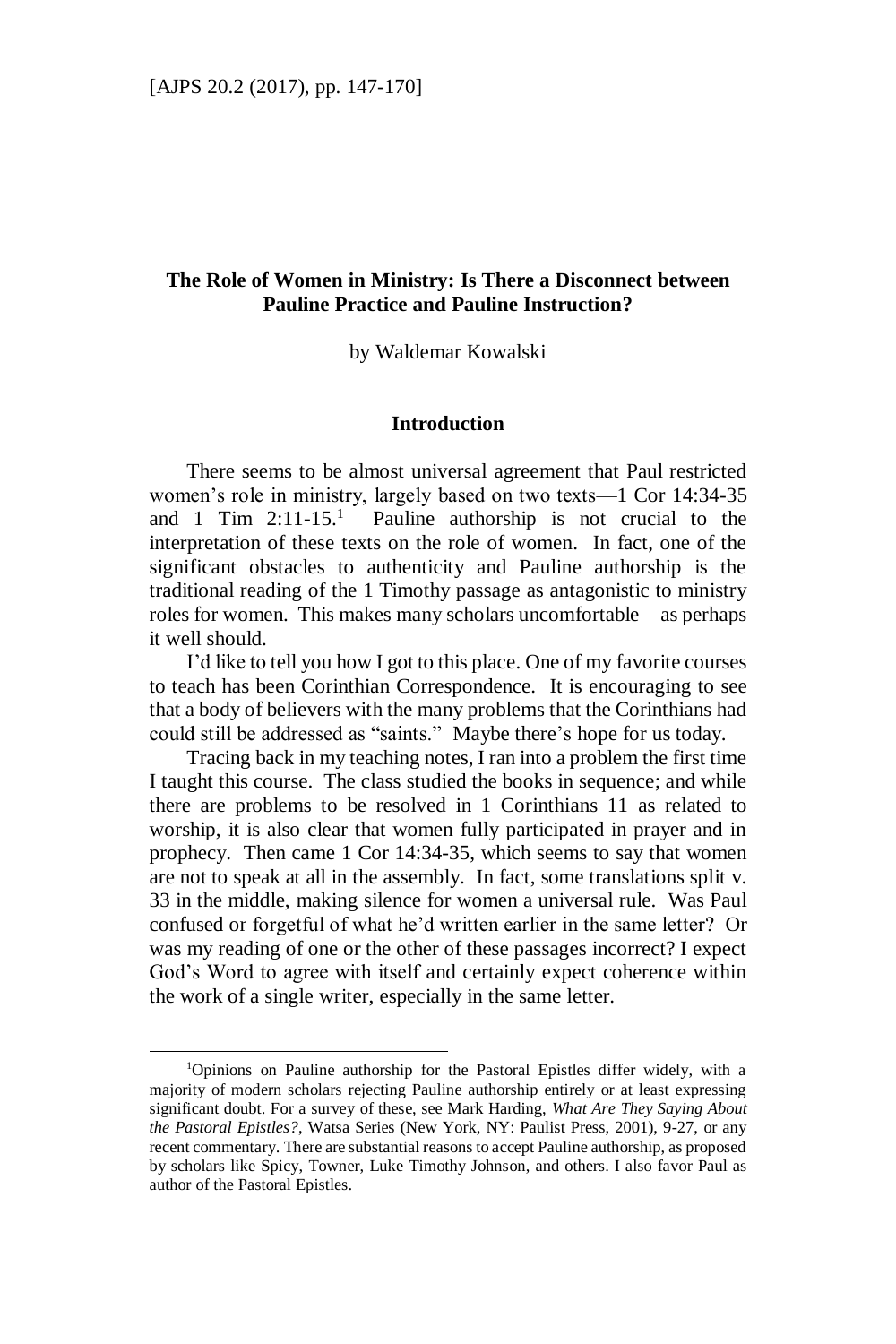So I asked myself what I shall also ask you. If someone's instructions are at odds with their practice, what is the more accurate statement of their belief? If someone insists that they love dogs but you see them kicking and throwing stones at a dog, what do you think about their alleged affection for dogs? Or if a wife insists that her husband is loving and kind but becomes silent and afraid every time he is near, what do you suspect? Even more so, if I tell you to do something but you observe that I do something very different, what will you conclude about what I value?

Thus, before we explore the Pauline instruction, let us examine Pauline practice. If our investigation reveals that Pauline practice is indeed at odds with Pauline instruction, so be it. We are trying to discern Paul's true belief. Let's look more closely at these well-understood texts, re-reading them. The first recipients and the early church seem to have understood these texts without the consternation that we display—so maybe it's time to re-read them. This is God's Word and we are not to change its meaning to suit ourselves.

# **Pauline Practice and Instruction in 1 Corinthians**

We will begin with the context of congregational worship in 1 Corinthians, an obvious place to start being 1 Cor 11:1-16. This passage deals with women's role in and their permission to participate in worship. The reader encounters some important material well before Chapter 11, however.

The 1984 edition of the NIV begins 1 Cor 1:10 with *"I appeal to you, brothers*;*"* while the 2011 revision renders this as *"I appeal to you, brothers and sisters."* Between these, the 1984 is textually more accurate, while the 2011 is contextually more accurate. As a scholar with strong feelings about alteration to the text, I do not approve of altering the text to make it gender-neutral. Note that Paul is clearly addressing an audience that is not exclusively male. In fact, 1 Cor 1:10 is the beginning of his exhortation to unity and against divisions, of which he was informed by someone connected with Chloe, a woman. There will be twenty uses of "brothers" in 1 Corinthians, several being in contexts that explicitly address women as well as men. $<sup>2</sup>$  None of the word</sup> "brothers" in 1 Corinthians is used in a context that excludes women. We could debate whether males or females are more inclined to engage in divisive behavior, but Paul addresses both males and females as

<sup>&</sup>lt;sup>2</sup>Cf. 1 Cor 7:24, 29 and 14:6, 20, 26, 39.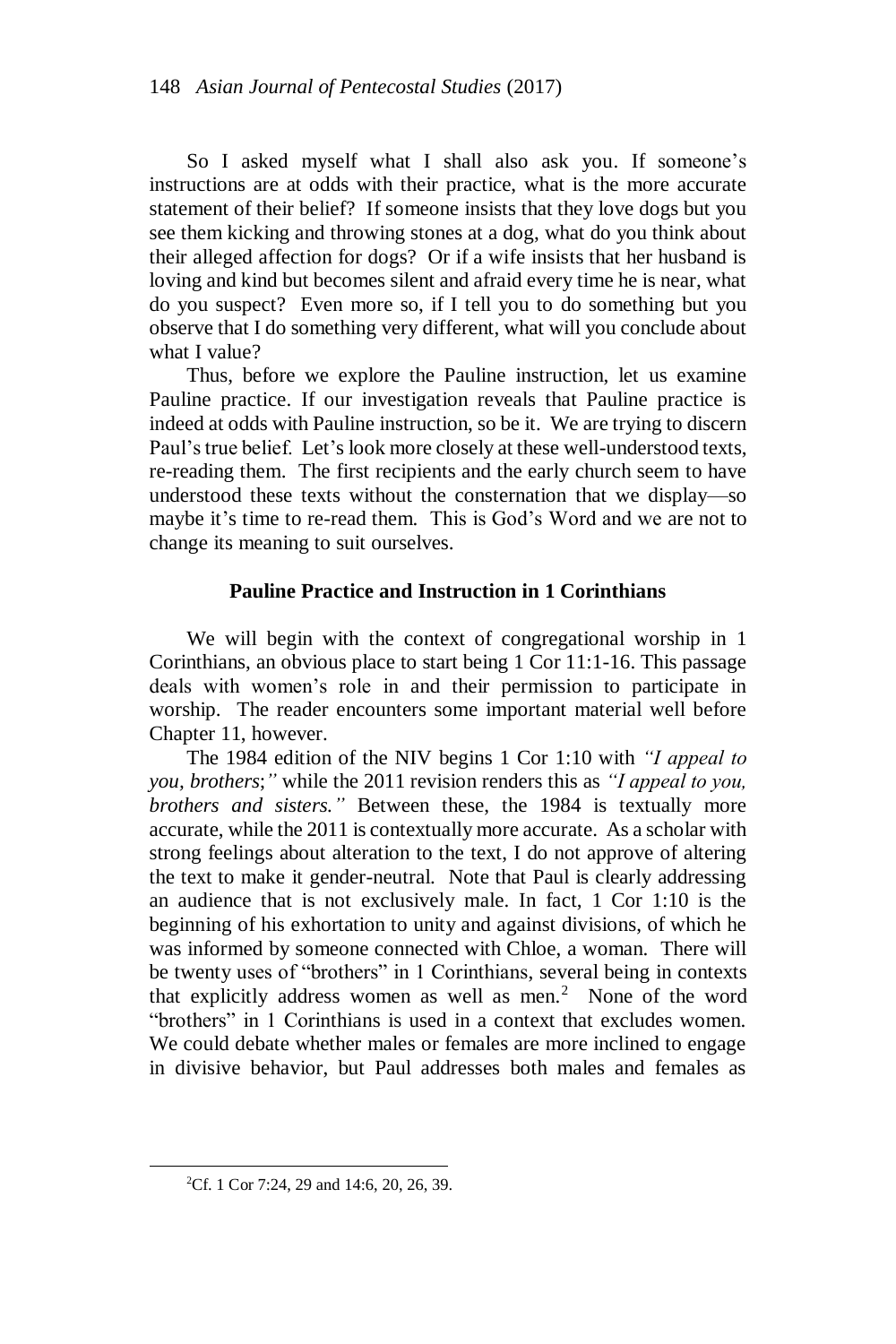needing to curtail divisiveness.<sup>3</sup> It is probable that the Corinthian divisiveness involved women as well as men.

Ancient and modern scholars consider the term *adelphoi* ("brothers") to refer to family members or siblings, without being gender-specific. In fact, Thiselton states, "It would be more misleading to translate ἀδελφοί as 'brothers' (NJB, NIV) than as 'brothers and sisters' (NRSV, Collins, and Fee).<sup>34</sup> My personal approach is to read the text as it stands, including in my translation. I note to my students that the original audience did not hear this as being gender-specific any more than the classic meaning of "mankind" refers only to males.

1 Corinthians 7 confronts the original hearers with culturally revolutionary ideas. Paul addresses marriage and especially sexual relations within marriage with a radically egalitarian perspective. We will not be exploring this right now, as my focus is a woman's role in ministry rather than her role in her family. The discussion of divine design and familial relations will have to wait for another occasion.

At the same time, Paul emphasizes his own unmarried state, considers it God's gifting, and touts the desirability of singleness for others  $(1 \text{ Cor } 7:6-8)$ <sup>5</sup> He is not removing marriage from its key role in Jewish or Christian life but is talking about purposeful singleness. Generally, marriage is still God's ideal.

So, in what situation is singleness preferable? Paul centers his focus on communicating the gospel, on doing the work of the ministry. He mentions a "present crisis" (v. 26) and a need for focused devotion on the Lord by both men and women (vv. 32-35). Just how singleness improves one's ability to focus in this way is a topic of discussion among scholars. Early in this chapter Paul points out that *"to burn with passion*" can be a great hindrance to the life of a single believer (v. 9).

In the end, we can affirm that Paul saw singleness as a benefit to his life of ministry. We cannot, however, state that he was calling men and women specifically to a ministerial role similar to his. It may be that *"undivided devotion to the Lord"* is purely personal and internal, but my feeling is that so strong an appeal for singleness has as its goal more than

<sup>3</sup>Cf. references to division among men in 1 Tim 2:8; 3:3 and women in Phil 4:2 (Euodia and Syntyche).

<sup>4</sup>Anthony C. Thiselton, *The First Epistle to the Corinthians: A Commentary on the Greek Text*, The New International Greek Testament Commentary (Grand Rapids, MI: Eerdmans, 2000), 114. Thiselton cites Fee, Collins, and especially Lightfoot, who notes that classical Greek uses this word to refer to siblings (i.e., a brother and sister. Cf. also Scott Munger, "Women, the Church, and Bible Translation," in *SIL Bible Translation Conference* (Dallas, TX: 2013), 3. Munger stresses that *adelphoi* meant "siblings in a family."

<sup>&</sup>lt;sup>5</sup>Cf. Fee, pp 284-88.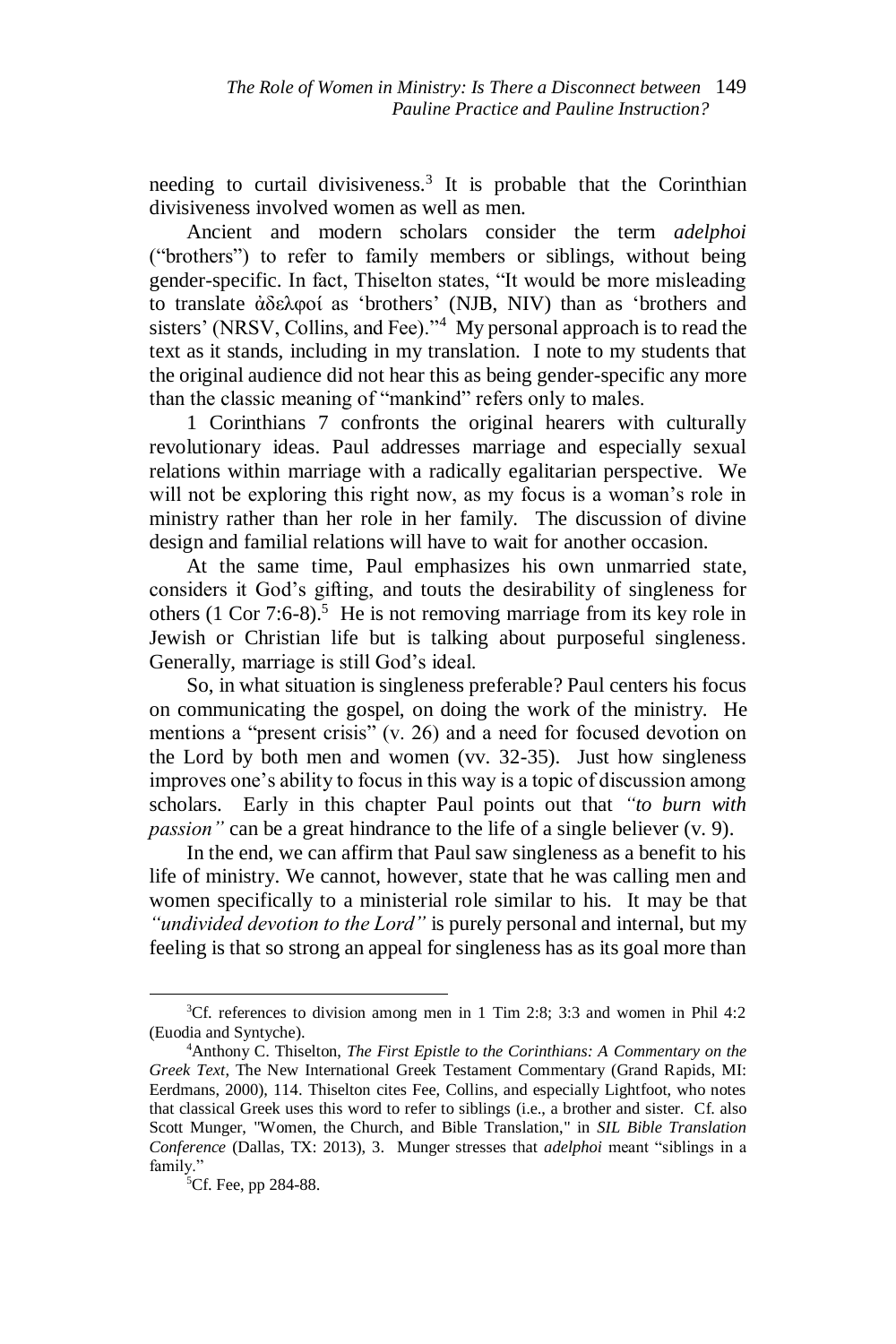a private expression. I do not think Paul's ultimate concern was that the Corinthians be free of anxiety; rather, my guess is that more is going on here. But we have little besides Paul's zeal for the gospel to suggest what his ultimate goal may have been.

Before we move to Chapter 11, note in Chapter 9 Paul mentions that the other apostles, the Lord's brothers, and Peter traveled with their believing wives.<sup>6</sup> We don't know whether he refers here to the right to be married or (more likely) the right of Christian leaders to be supported with their families rather than only themselves. In any case, although singleness was seen by Paul as a better state for himself, that does not seem to have been the perspective of most of the other leaders and ministers of the early church.

Thiselton takes the approach that "The communities expect to support the married couple, on the assumption that the wife shares her husband's Christian concerns and will support him, in turn, in these concerns."<sup>7</sup> This suggests an active role together in ministry, although the text does not explicitly state this. $8<sup>8</sup>$ 

The surprise in 1 Cor 11:2-16 for some scholars might be that this passage clearly assumes that women have a role in ministry. The debate is not whether they are to pray and prophesy. A careful reading shows instructions on *how* both men and women are to participate in the worship service. Please don't miss this point. Although some approaches to this passage read as if only women are being addressed, Paul is instructing both men and women. In fact, men are addressed in 1 Cor 11:4 before he turns his attention to women.<sup>9</sup> If this passage only deals with women's hair length and head coverings, Paul used too many words, and we are in danger of missing his intention.

If you are re-reading the text to see if I am fairly presenting this passage, you may want to know what Paul means in a few of his statements. For instance, what does "head" mean in vv. 3-7, 10, 13? Why is hair length or hairstyle so important to him? And what's with the angels in v. 10? I will not focus on these topics now, as, again, our job is to determine Paul's real stance on women in ministry.<sup>10</sup>

<sup>6</sup>1 Cor. 9:5.

<sup>&</sup>lt;sup>7</sup>Thiselton, 680.

<sup>&</sup>lt;sup>8</sup>The pastor's wife has wielded enormous influence, as can be seen already with Katherine von Bora, Luther's wife, who was an active participant in theological conversations.

<sup>9</sup>Thiselton draws attention to this with some bemusement over the propensity of commentators to focus on women to the exclusion of men. Thiselton, 825.

<sup>&</sup>lt;sup>10</sup>There are excellent resources on dress and head covering in virtually all recent commentaries, especially Thiselton, NIGTC. But I would recommend most highly Bruce Winter, *Roman Wives, Roman Widows* for his insightful and thorough handling of this topic.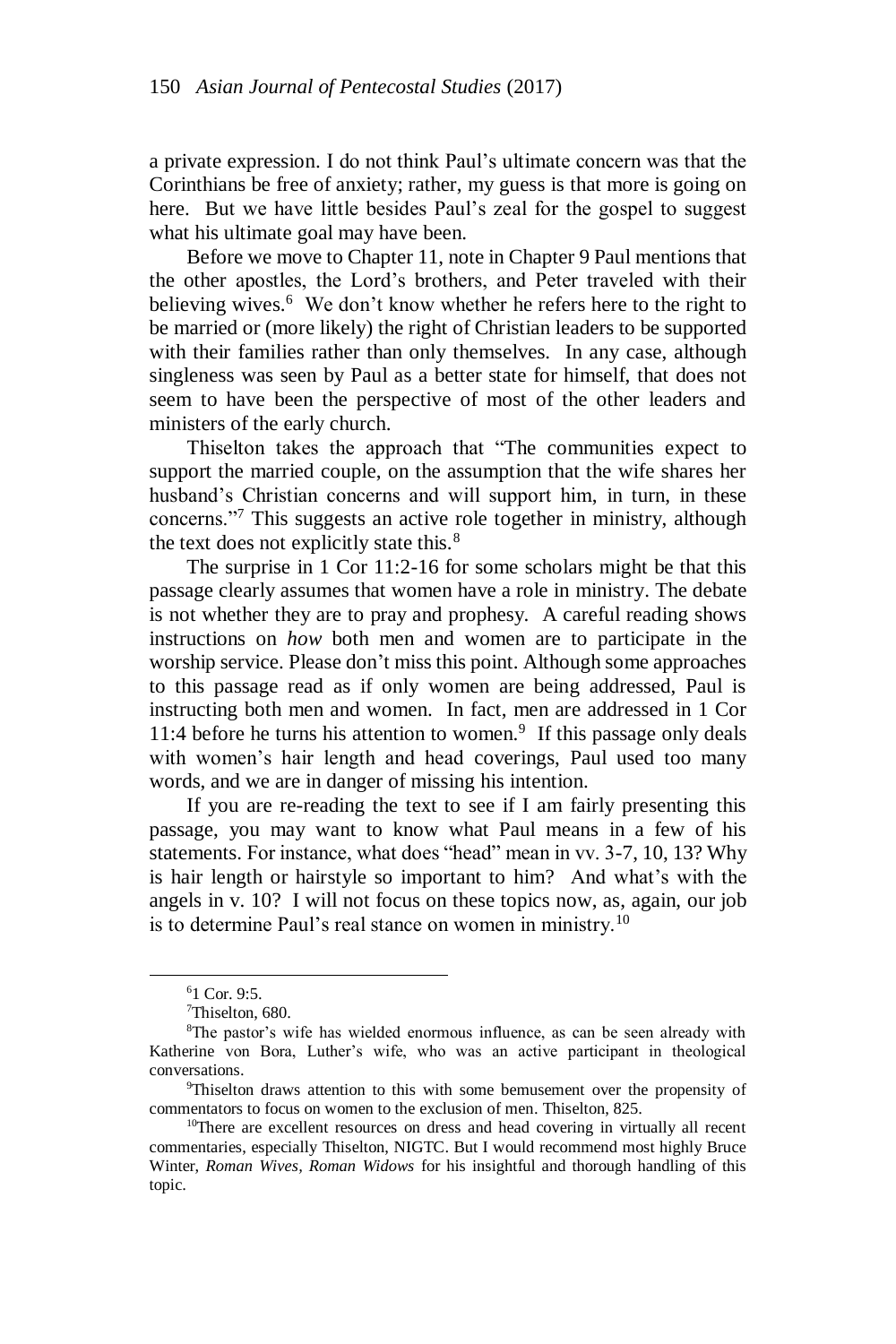The task is to explore what Paul believes by investigating Pauline practice. We will explore several tough questions in 1 Corinthians 11 to determine whether they are relevant to Pauline practice. If not, we will note this and continue. Most of the difficult material in this passage does not change its subtext (and our main text)—i.e., that both men and women participated in congregational worship.

The definition of κεφαλη (*kephalē*, "head") is part of another discussion. Whatever it means in this passage does not change the core idea—that a literal demand for total silence by women in church (as 1 Cor 14:34-35 suggests) is at odds with Paul's normal and approved congregational practice in 1 Cor 11:2-16.

Our passage starts with a commendation: *"I praise you for remembering me in everything and for holding to the traditions just as I passed them on to you"* (v. 2). What a contrast between this statement and the introduction to the next section, starting at v. 17: *"In the following directives I have no praise for you, for your meetings do more harm than good."* Paul is saying here that it would be better if they did not meet, specifically in regard to how they conduct the Lord's Supper (i.e., Communion). He is not instructing the Corinthians to cease observing the Lord's Supper; rather, he is telling them they're doing it wrong.

What is Paul praising in v. 2? 1 Cor 11:3-16 offers instruction and culminates in a rather annoyed "This is the final word on this!" in v. 16. What is the apparent activity addressed in this passage? What are they doing? Men and women are praying and prophesying together, which is what Paul praises. If you can find another focus for Paul's commendation, please tell me, for I do not see another candidate in the text.

Thiselton considers this "the eschatological inclusion of men and women as active participants in prayer and prophetic speech, in contrast to the issue of clothing, which Paul believes must still generate signals of gender distinctiveness on the basis of the order of creation, which still holds sway even in the gospel era."<sup>11</sup> This makes good sense. Paul praises them for something they're doing, while correcting how they do it. He sets the stage for more severe correction regarding Communion with a commendation for what they are doing well (i.e., praying and prophesying together) but tells them to adjust their practice.

From there we go directly into contentious territory. What does Paul mean by "head," κεφαλη, in v. 3? In following verses, "head" is literally anatomical—the end of the human body farthest from the feet. But in v. 3, *"the head of every man is Christ, and the head of the woman is man,* 

<sup>&</sup>lt;sup>11</sup>Thiselton, 811.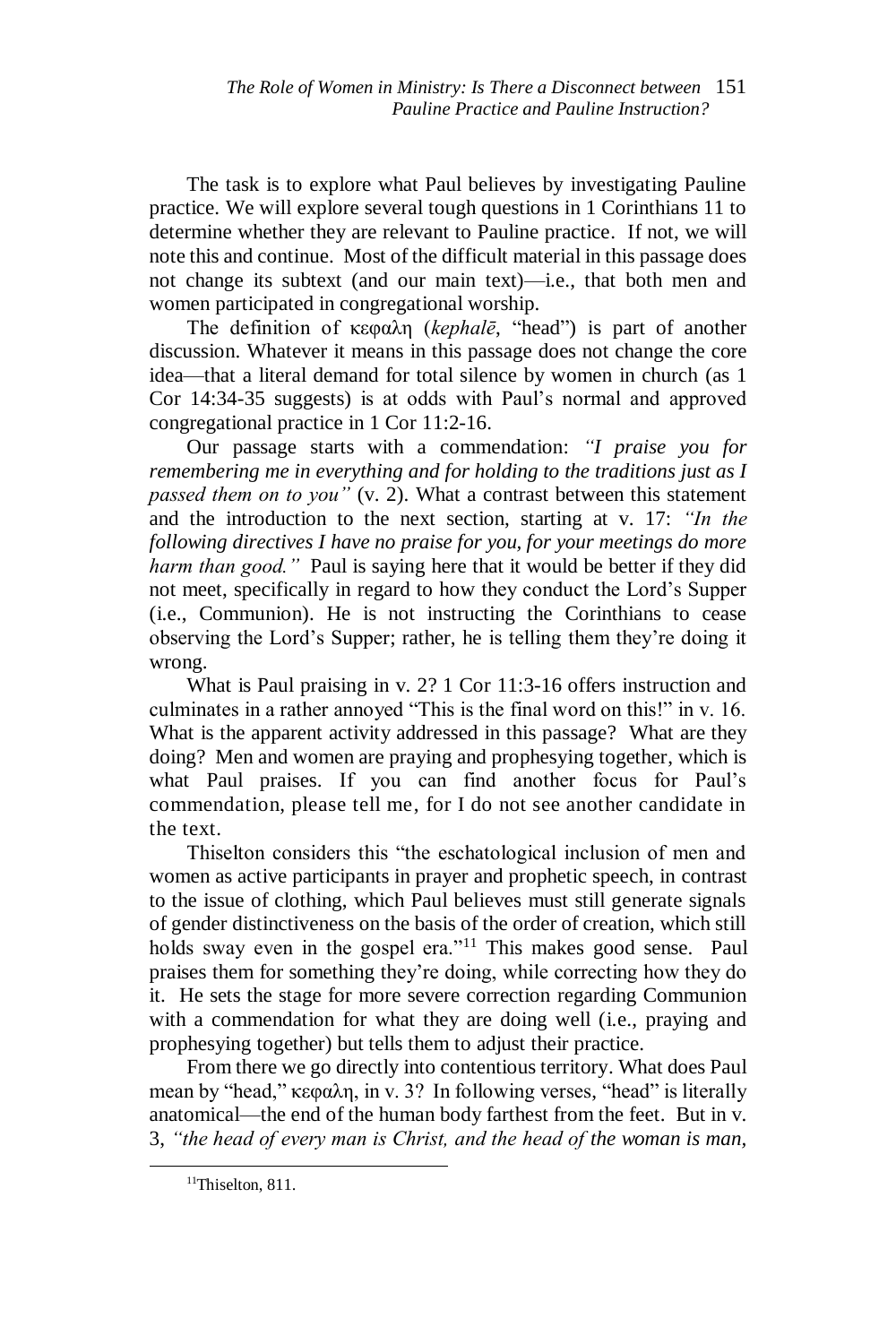*and the head of Christ is God."* This is not about the upper end of a human body.

My focus here is not on male-female relationships in Pauline teaching and congregations but on Paul's consistency. Did he permit even promote—a role for women in ministry? This discussion on clothing, hair styles, and demeanor of both men and women (NB this mutuality is important) may blind us to the most glaring fact. There is NO debate here on whether women are to pray and prophecy, just on *how* they (and men) are to do so.

#### **Paul's Greetings (and Commendations) of Women in Romans 16**

Let us turn our attention now to the final chapter of Paul's letter to the Romans, generally considered to have been written shortly after his letters to the Corinthians. While 1 Corinthians 11 stimulated my interest in Paul's apparent inconsistency, Romans 16 made me angry over historic cases of assumed understanding and refusal to read the text. That chapter has an extensive list of friends and co-workers in ministry, including women—and more than a little bit of controversy. The controversy centers on these women and how they are described in the text as historically interpreted by the church.

## Phoebe

I commend to you our sister Phoebe, a deacon of the church in Cenchreae. I ask you to receive her in the Lord in a way worthy of his people and to give her any help she may need from you, for she has been the benefactor of many people, including me (Rom 16:1-2).

In these verses, Paul commends Phoebe, *"a deacon of the church in Cenchreae."* She is named as *"the benefactor of many people, including me."* Cenchreae was one of the two seaports serving Corinth and was only thirteen kilometers from Corinth proper. Paul may not have mentioned Phoebe elsewhere, but he speaks highly of her to the Romans and places her in the first position in these greetings. He introduces her to the Roman congregation with a letter of commendation, a common practice in the ancient world. $12$ 

<sup>&</sup>lt;sup>12</sup>Paul refers to this practice in 2 Cor 3:1 and asks whether the Corinthians now need a letter of introduction commending him, who "gave them birth" so to speak. For more on such letters of commendation, cf. Thomas R. Schreiner, *Romans*, Baker Exegetical Commentary on the New Testament (Grand Rapids, MI: Baker, 1998), 786; and Chan-Hie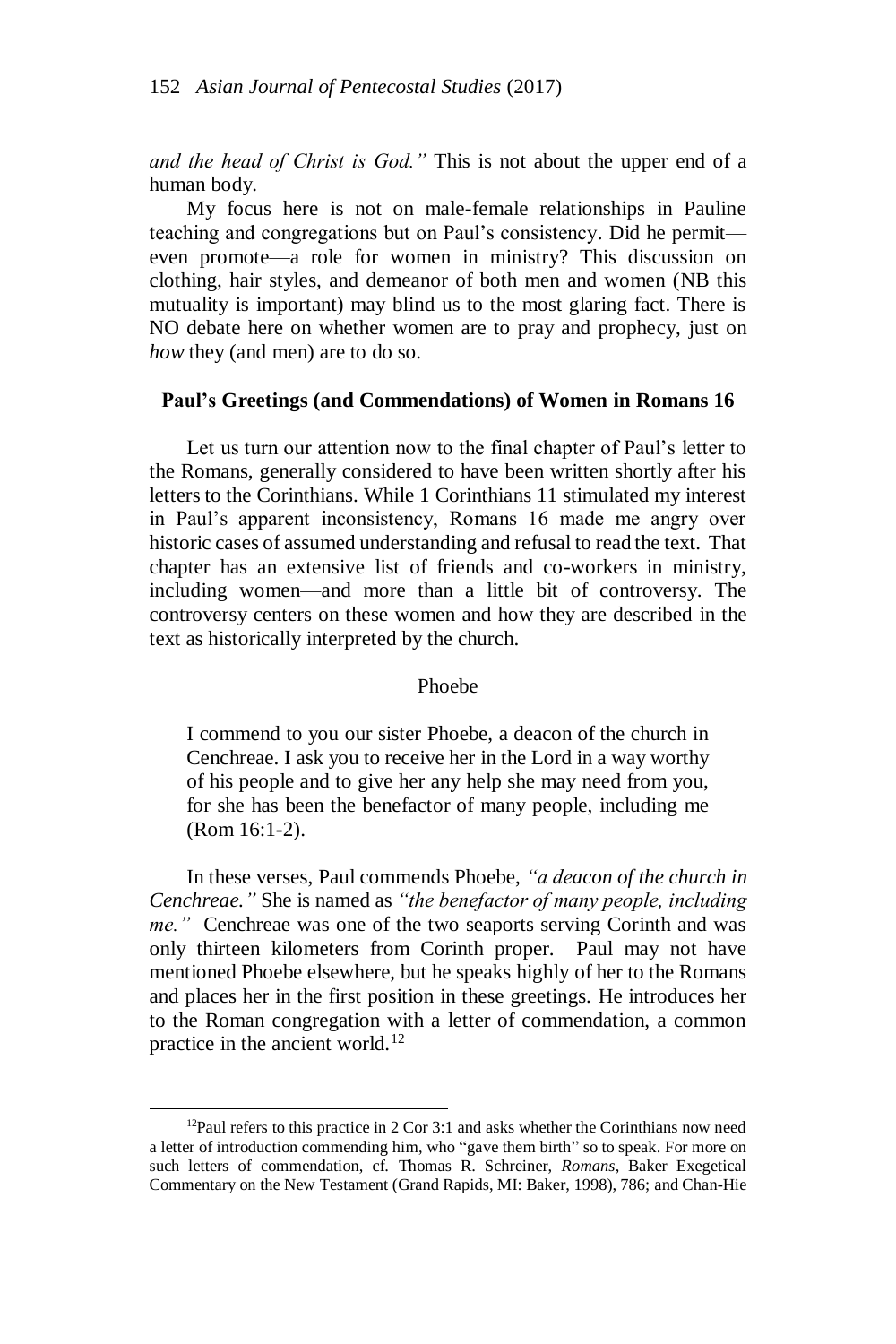I realize that using the term "assumption" is risky. However, in the process of re-reading the text, we do our best to lay aside our pre-existing assumptions and either come back to our first conclusion or to a different one. We will make a few assumptions here. Paul is giving Phoebe an introduction which suggests that she is planning to visit Rome. Many scholars think she may have carried his letter from Corinth (where he wrote to the Romans) to Rome. Otherwise, there is not much reason for him to start his list of greetings by mentioning an unknown person from another city. Perhaps many of you, like myself, value Paul's letter to the Romans very highly. Considering the cost of producing an epistle like this, he probably chose his courier carefully; thus, we may all owe a significant debt to Phoebe.<sup>13</sup>

Phoebe could have read (and performed) the letter to the Romans. Col 4:16 and 1 Thess 5:27 give instructions to *"have this letter read"* to the congregation. Jankiewicz suggests that "It is also probable that Phoebe read the letter to many Roman congregations and was able to provide commentary on everything that could have been misunderstood, thus providing needed clarifications."<sup>14</sup> Who better to explain things than the individual who had just recently been with the writer and was trusted by them?

Another reasonable assumption is that she holds an official position of deacon in the congregation of Cenchreae. *Diakonos* can mean "helper," which is the word used in a few translations. However, in a church context, virtually all more recent commentaries agree the word should be rendered "deacon" (not "helper" or "deaconess"). Paul uses this term of himself (e.g., Col 1:23, 25) and his fellow workers. The phrase *"deacon of the church"* argues for an official role whose precise scope and responsibility we do not know. This does not prove that Phoebe occupies a role like Paul's.<sup>15</sup> It may mean "leader and preacher,"

Kim, *Form and Structure of the Familiar Greek Letter of Recommendation*, Dissertation Series (Missoula, MT: Society of Biblical Literature, 1972).

<sup>13</sup>Cf. Craig S. Keener, *Romans: A New Covenant Commentary*, New Covenant Commentary Series (Eugene, OR: Cascade, 2009), 1. Keener cites Richards, who estimated the cost of producing Romans at \$2,275 US in 2004. The cost and difficulty of producing letters in antiquity meant that most were much shorter: "The average ancient papyrus letter was 87 words; the orator Cicero was more long-winded, averaging 295 words (with as many as 2,530 words); and the philosopher Seneca averaged 995 words (with as many as 4,134). The extant letters attributed to Paul average 2,495 words, while Romans, his longest, has 7,114 words." Ibid., 1-2.

<sup>14</sup>Darius Jankiewicz, "Phoebe: Was She an Early Church Leader?," *Ministry* 85, no. 4 (2013): 11.

<sup>15</sup>Cf. Douglas J. Moo, *The Epistle to the Romans*, The New International Commentary on the New Testament (Grand Rapids, MI: Eerdmans, 1996), 914, esp. his comments in n. 9.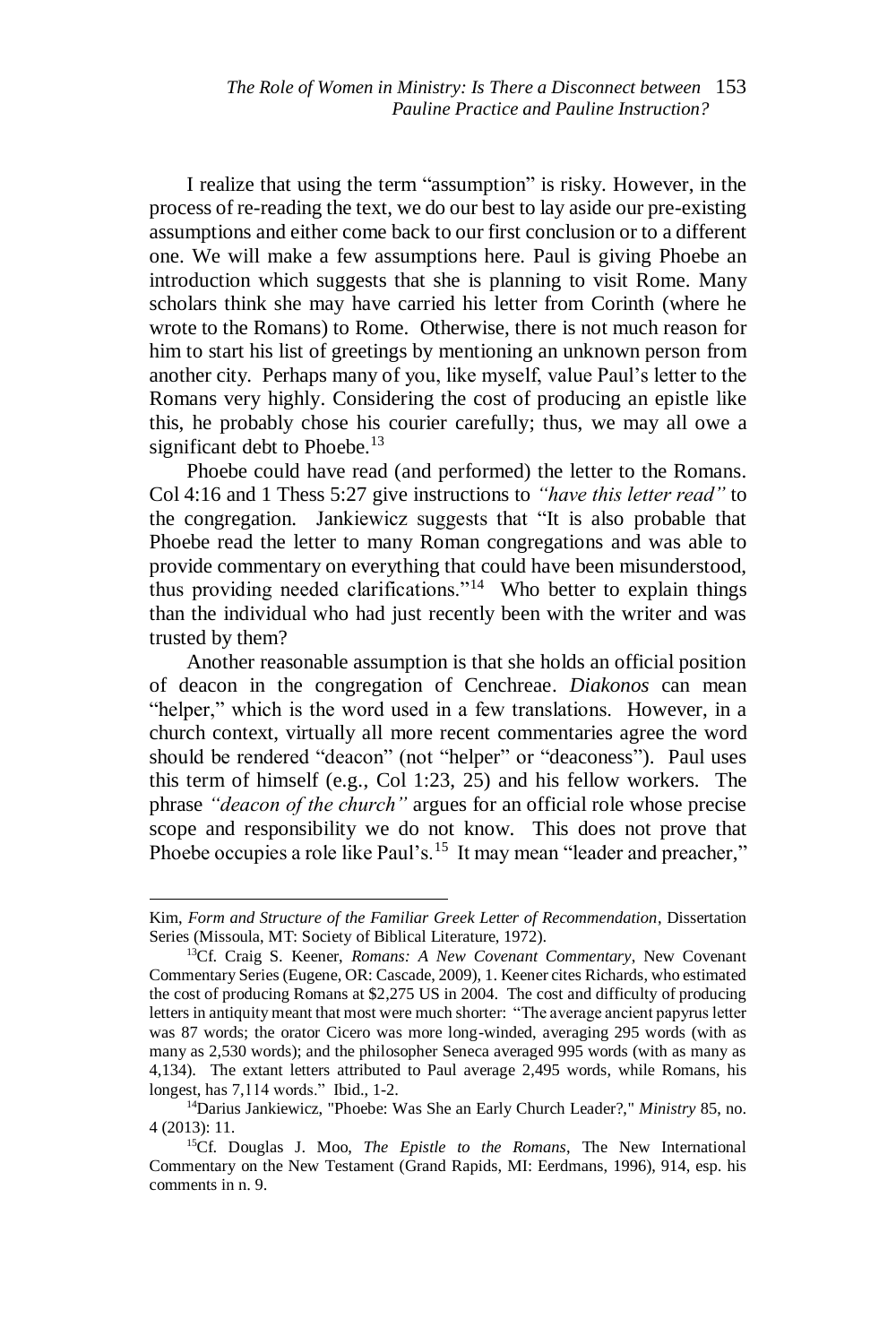or it may indicate some other position—but it does not mean "housemaid."

Things become even more uncertain with the description of Phoebe as "benefactor." The word Paul uses, προστάτις (*prostatis*), is a noun used only here in the NT. Elsewhere, it is a verb, Moo saying that "Paul seems to use the verb only to mean "direct,' 'preside over.'"<sup>16</sup> The word can be used to speak of one's superior. A paper presented at the Society of Biblical Literature (SBL) some years ago argued that Paul's letter of commendation was not only requesting help for Phoebe, but also was, in fact, written to present to the Romans a person who was over Paul himself.<sup>17</sup> Moo states that Paul uses the verbal form specifically to indicate leadership but ends up rejecting that sort of meaning here. He points out that, while Phoebe is a *"deacon of the church"* in v. 1, here she has been the *"benefactor of many people"* rather than "of the church."<sup>18</sup> (Moo may be reading too much into a stylistic variation.)

We can reasonably conclude that Phoebe held an official role as a deacon in the church at Cenchrea.<sup>19</sup> What we do not know is her position relative to Paul and what help she rendered him. The ESV calls her a "patron," the NIV and others a "benefactor," and the CEV and YLT call her a "leader."<sup>20</sup> In re-reading Paul's words about Phoebe, we must be careful not to assign her a role that exceeds the truth; but at the same time, we should also not lower her to the level of "domestic help." Many English translations leave the impression that Phoebe was simply hired help. Paul implies that her status was much higher.

### Priscilla

Greet Priscilla and Aquilla, my co-workers in Christ Jesus. They risked their lives for me. Not only I but all the churches

<sup>&</sup>lt;sup>16</sup>Ibid., 916.

<sup>&</sup>lt;sup>17</sup>Unfortunately, as far as I can find, that paper has not been published where it could otherwise have received either support or correction.

<sup>18</sup>Moo, 916.

<sup>19</sup>Cf. Esther Yue L. Ng, "Phoebe as Prostatis," *Trinity Journal* 25, no. 1 (2004): 13. Ng concludes that Phoebe provided hospitality to Paul and that this was the extent of her role in relation to him.

 $20$ Cf. Jankiewicz, "Phoebe," 12. Jankiewicz states: "A careful reading of Romans 16:1, 2 thus offers us a new glance at this remarkable woman who appears to be a close associate of Paul in spreading the gospel of Christ; who served as a leader of her house church in Cenchreae; who, despite all the dangers associated with travel on Roman roads, accepted the task of carrying the message of salvation to the Roman church; and who was recognized by Paul and others as a Christian leader in her own right." Jankiewicz renders plausible assumptions as firm assertions. It is clear that the extent of Phoebe's role, ministry, and position is in dispute.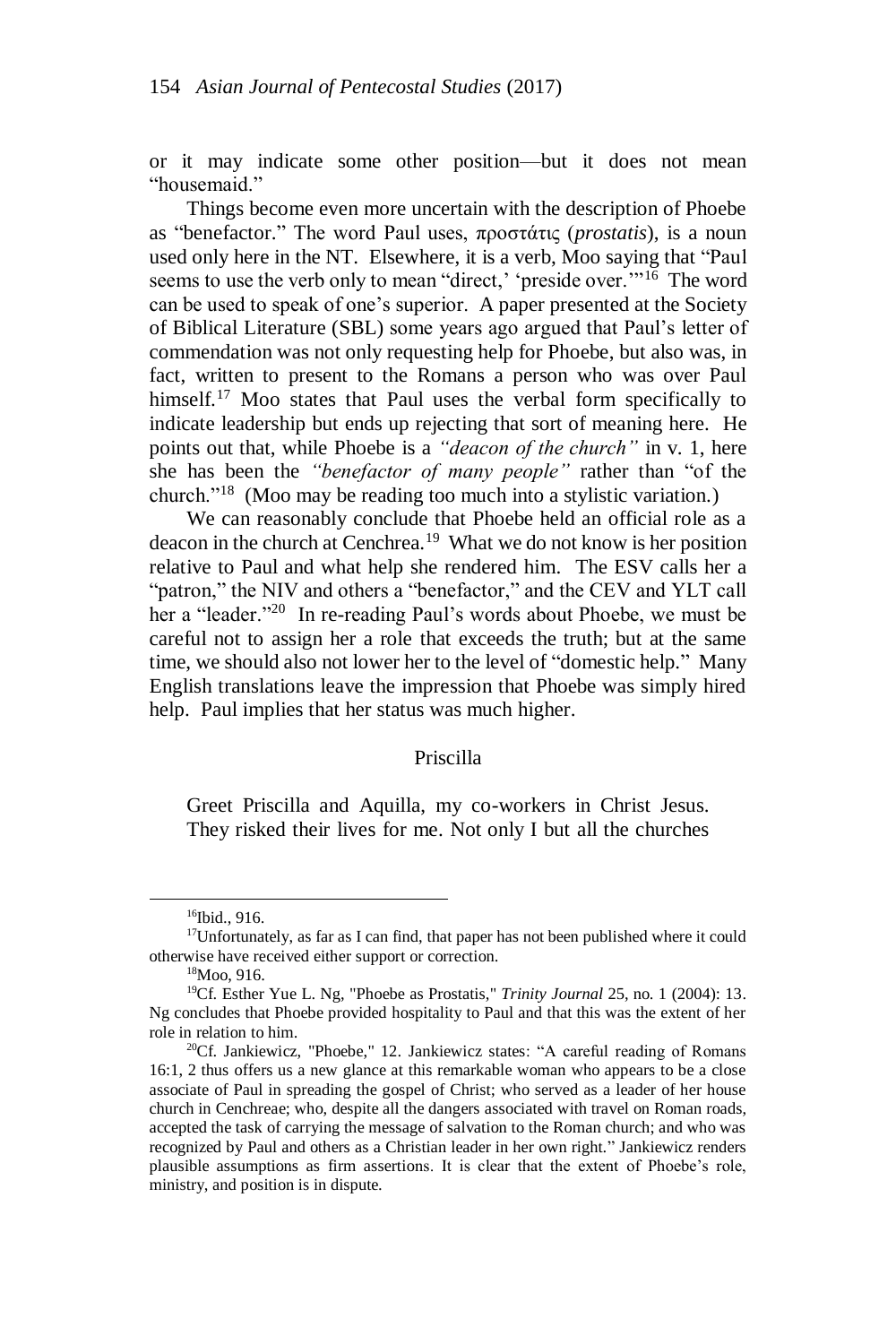of the Gentiles are grateful to them. Greet also the church that meets at their house (Rom 16:3-5a).

Paul talks at some length in vv.3-5a about Priscilla (or Prisca) and Aquila, co-workers who have risked their lives for him. All the Gentile churches are indebted to them, and they have a house church. Both were involved in ministry, Priscilla's role being substantial. They together (with Priscilla named first) *"explained the way of God more adequately"* to Apollos (Acts 18:26), who subsequently had a significant teaching ministry, including in Corinth.

It is remarkable that Priscilla is named first in most texts naming them as a couple.<sup>21</sup> Many scholars see this as an indication of her lead role in their shared ministry—or perhaps her higher social status. Significantly, both Luke (Acts 18:18-26) and Paul (Rom 16:3; 2 Tim 4:19) give Priscilla precedence in naming before Aquila, although this could simply be a case of authorial variation (i.e., avoiding saying the same thing over and over again). However, I believe that naming the most significant person first was a usual and deliberate practice, at least for Luke and Paul.<sup>22</sup>

Luke seems to do this intentionally, as in the case of the team of Barnabas and Saul/Paul. Up to Acts 13:42, Barnabas precedes Saul,<sup>23</sup> whose name changes to Paul with his encounter with Elymas the sorcerer (Acts 13:9-12). Luke then characterizes the team as *"Paul and his companions"* in Acts 13:13. We also learn that John (Mark) left them, which would later lead to breaking up the duo. From that point on, with few exceptions, Paul is identified as the main speaker and named before Barnabas.<sup>24</sup> In Acts 14:12, when the crowd in Lystra wants to honor what they see as a visitation of the gods, Barnabas is named first. The crowd explicitly identifies Paul as the *"chief speaker,"* as recorded by Luke. Commentators differ on why Barnabas is named first in vv. 12, 14. Kistemaker suggests that, because Paul was speaking and "doing all the work," he was considered an underling to Barnabas, who must be served

<sup>&</sup>lt;sup>21</sup>Cf. Acts 18:18, 26; Rom 16:3; 2 Tim 4:19. The two exceptions are Acts 18:2 and 1 Cor 16:19, where Aquila is named first.

<sup>&</sup>lt;sup>22</sup>Cf. James Choung, "May Women Teach?" [www.jameschoung.net/may-women](http://www.jameschoung.net/may-women-teach.pdf)[teach.pdf](http://www.jameschoung.net/may-women-teach.pdf) (accessed March 16, 2016). Choung points out the examples of Paul over Barnabas and of James over Peter and John in Gal 2:9.

<sup>23</sup>Cf. Acts 11:30; 12:25; 13:1, 2, 7.

<sup>&</sup>lt;sup>24</sup>The exceptions are Acts 14:12, 14 and 15:12, 25. Acts 14:12 names Barnabas first but then names Paul as the "chief speaker." In Acts 14:14, it may be that Barnabas tore his clothes first or that his misidentification as the chief God factored into Luke's giving him precedence in naming.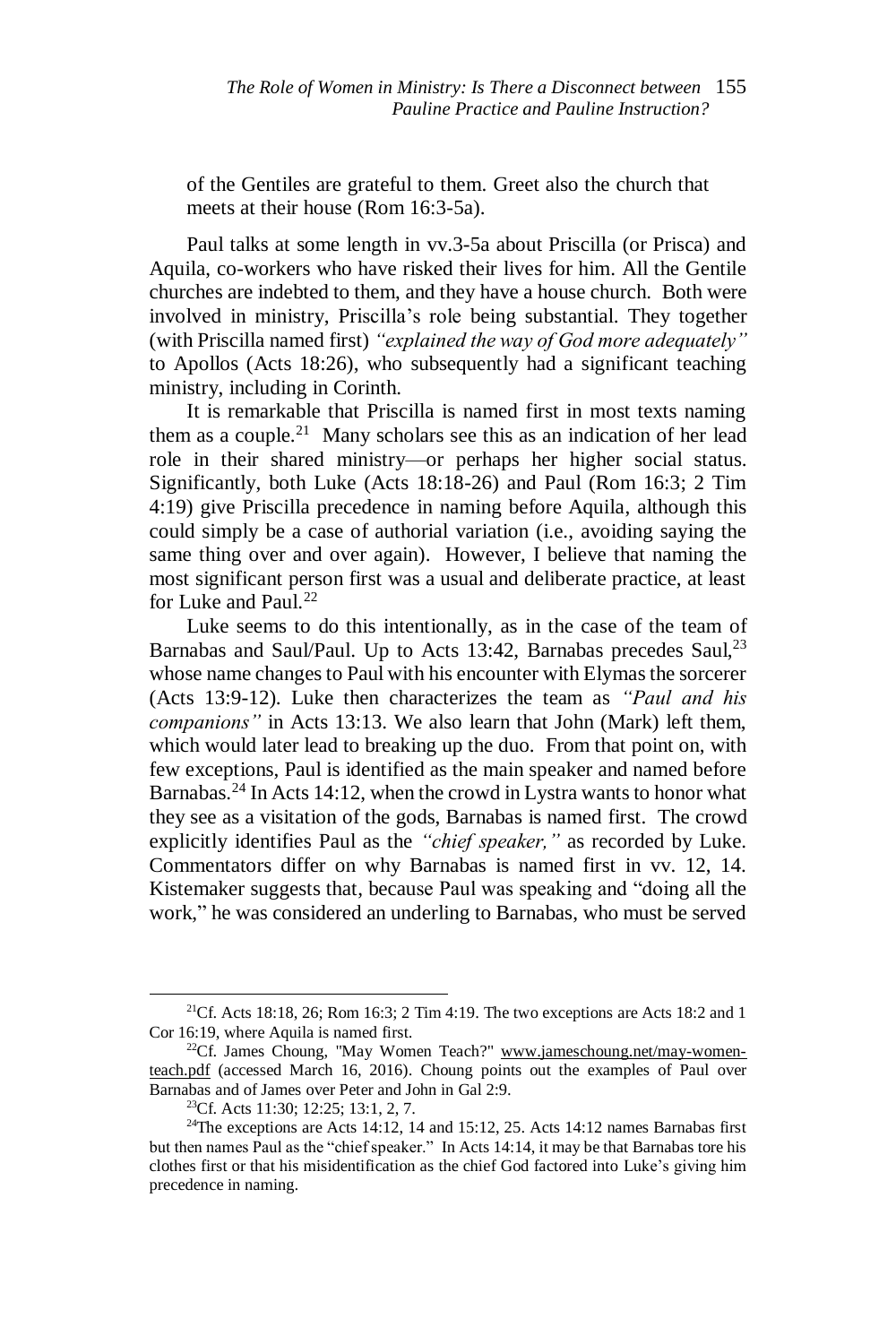as the highest deity.<sup>25</sup> In Acts 15:12, 25 at the Jerusalem Council, Barnabas is again named first, as he had more influence in this setting.<sup>26</sup> Keep in mind that Barnabas was sent from Jerusalem to Antioch. He took Paul under his wing and led delivery of relief funds to Jerusalem (Acts 11:22, 25-30). In the Jerusalem context, Barnabas was their trusted person.

An additional example of deliberate naming precedence (this time by Paul) is in Gal 2:9, where James is named before Peter and John. While Peter and John are undoubtedly more significant in the whole Christian story, James has status as the leader of the Jerusalem church in this context.<sup>27</sup>

A clear pattern emerges in the writings of Luke and of Paul—that the more significant individual is named first in the context of the work of a group. If our only example were Priscilla and Aquila, we might dismiss it as an intriguing coincidence. Considering the other examples, however, naming precedence seems to indicate ministry importance. As a closing comment on Priscilla and Aquila, we must not diminish the importance of Aquila as a part of the team. They are always named together, whether in ministry or socially.

#### Mary

Greet Mary, who worked very hard for you (Rom. 16:6).

Mary, a common name at the time, is commended as one *"who worked very hard"* for the saints (v. 6). In our English translation, we have no indication of what this work was. Instead, we need to look at the Greek word, κοπιάω (*kopiaō*, labor) and the typical Pauline use of this verb. Perhaps most significantly, Paul used it often of his own ministry<sup>28</sup> and explicitly of ministry by others.<sup>29</sup> The word appears three times in Romans 16. It is also used in a non-ministry context in 1 Cor

<sup>25</sup>Simon Kistemaker, *Exposition of the Acts of the Apostles*, New Testament Commentary (Grand Rapids, MI: Baker, 1990), 514, 516.

<sup>26</sup>Cf. Richard N. Longenecker, "Acts," in *Luke-Acts*, ed. Tremper Longman and David E. Garland, Expositor's Bible Commentary (rev. ed.) (Grand Rapids, MI: Zondervan, 2007), 945; and F. F. Bruce, *The Acts of the Apostles: The Greek Text with Introduction and Commentary*, 3rd rev. and enl. ed. (Grand Rapids, MI: Eerdmans, 1990), 338.

<sup>27</sup>Cf. Richard N. Longenecker, *Galatians*, Word Biblical Commentary, vol. 41 (Dallas, TX: Word, 1990), 56; and F. F. Bruce, *The Epistle to the Galatians: A Commentary on the Greek Text*, The New International Greek Testament Commentary (Grand Rapids, MI: Eerdmans, 1982), 121-22.

<sup>28</sup>Cf. 1 Cor 15:10; Gal 4:11; Phil 2:16; Col 1:29; 1 Tim 4:10.

<sup>29</sup>Cf. 1 Cor 16:16; 1 Thess 5:12; 1 Tim 5:17.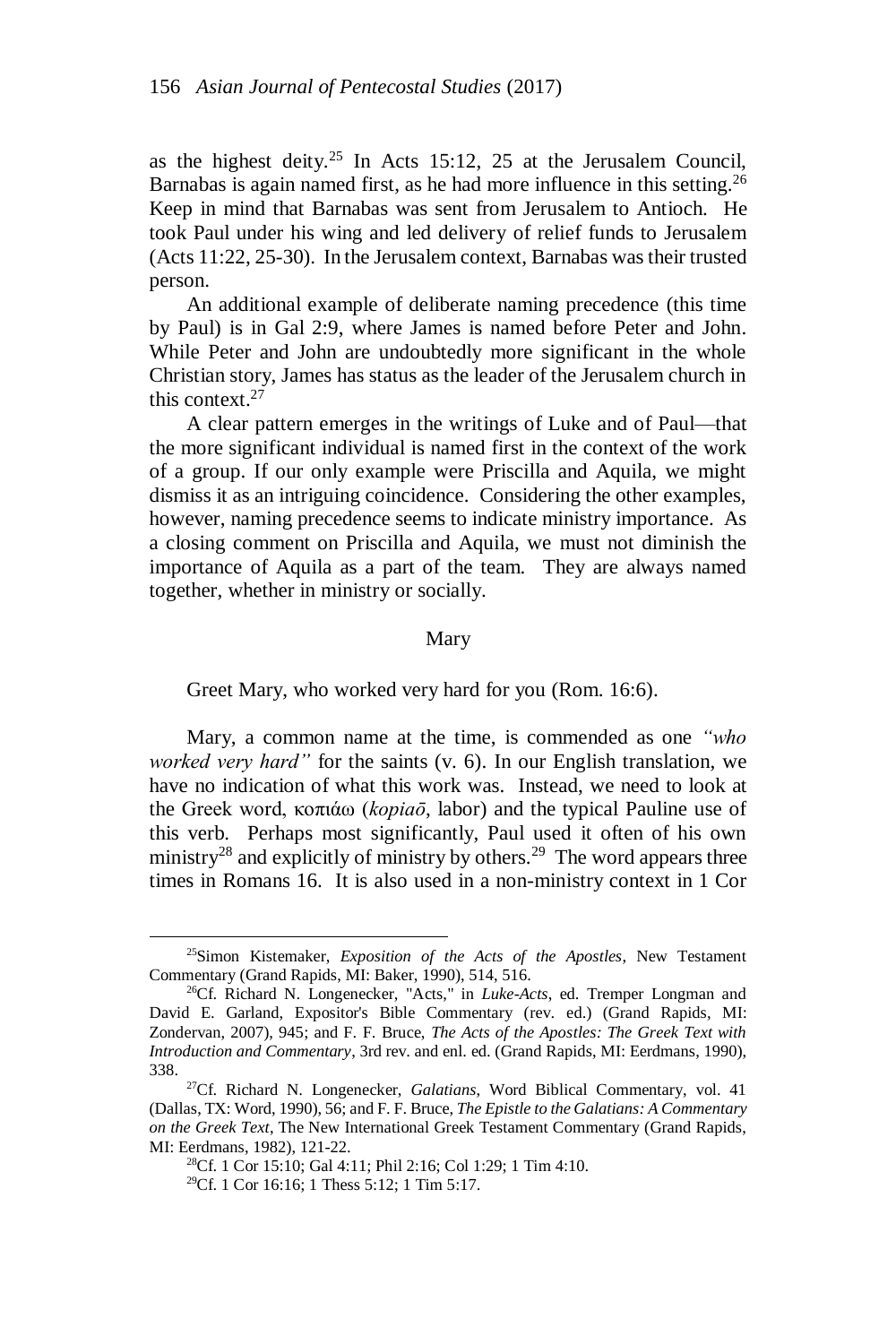$4:12$ <sup>30</sup> Eph  $4:28$ ; and  $2$  Tim 2:6. Paul generally used this term, however, with an explicit meaning of church ministry (1 Cor 15:10; 16:16; Gal 4:11; Phil 2:16; Col 1:29; 1 Thess 5:12; 1 Tim 4:10; and 1 Tim 5:17).<sup>31</sup>

In Rom 16:3-13, Paul commends individuals and couples with more detail than in the vv. 14-15. For most of these early commendations, Paul notes how their effort was benefitting the church. Mary, as with Tryphena, Tryphosa, and Persis (v. 12), are probably laboring in ministry. Schreiber notes that this word "probably denotes missionary work" and "What these women did specifically is not delineated, but we cannot doubt that they were vitally involved in ministry."<sup>32</sup> The warnings of Moo and Osborne against assigning a semi-technical sense for labor, κοπιάω, are appropriate. We cannot establish that Mary had a leadership role.<sup>33</sup> At the same time, Paul names Mary very early in this list of people to be greeted and commended. He describes her work with the same term that he applies to his own ministry; thus, she is not to be dismissed as simply a "worker."

1 Cor 16:15-16 is especially interesting as a parallel among Paul's other uses of the word "labor." He commends the household of Stephanas for their devotion *"to the service* (διακονία, *diakonia*) *of the Lord's people"*(v. 15). Then he urges the Corinthians *"to submit to such people and to everyone who joins in the work and labors* (κοπιάω, *kopiaō) at it"*(v. 16). Most commentators have no hesitation in referring to Stephanas and his household as leaders or to their "service" as leadership.<sup>34</sup> Commentators less frequently make this connection to women as leaders when the same terms are used of them.

<sup>&</sup>lt;sup>30</sup>An argument could be made that Paul's work to support his ministry was itself ministry, but our interest in use of the term κοπιάω is to explicitly denote direct ministry of teaching, preaching, and leading the church (cf. 1 Tim 5:17).

<sup>&</sup>lt;sup>31</sup>The most unequivocal of these are underlined. Dunn and Schreiner offer the same lists. Cf. James D. G. Dunn, *Romans 9-16*, Word Bible Commentary (Dallas, TX: Word, 1988), 893-94; and Schreiner, 793-94.

<sup>32</sup>Schreiner, 794.

<sup>33</sup>Moo, 921; and Grant R. Osborne, *Romans*, The IVP New Testament Commentary (Downers Grove, IL: Intervarsity, 2004), 406.

<sup>34</sup>Roy E. Ciampa and Brian S. Rosner, *The First Letter to the Corinthians*, The Pillar New Testament Commentary (Grand Rapids, MI: Eerdmans, 2010), 857-58; Gordon D. Fee, *The First Epistle to the Corinthians*, The New International Commentary on the New Testament (Grand Rapids, MI: Eerdmans, 1987), 829-31; Alan F. Johnson, *1 Corinthians*, IVP New Testament Commentary Series (Downers Grove, IL: InterVarsity, 2004), 316- 19; Richard L. Pratt and Max E. Anders, *I & II Corinthians*, Holman New Testament Commentary, vol. 7 (Nashville, TN: Broadman & Holman, 2000), 287-88; Thiselton, 1337-39; and Verlyn D. Verbrugge, "1 Corinthians," in *Romans-Galatians*, ed. Tremper Longman and David E. Garland, Expositor's Bible Commentary (rev. ed.) (Grand Rapids, MI: Zondervan, 2008), 411-12. Others argue for a less defined service, so that leadership is not explicitly expressed. Cf. David E. Garland, *1 Corinthians*, Baker Exegetical Commentary on the New Testament (Grand Rapids, MI: Baker Academic, 2003), 767-770;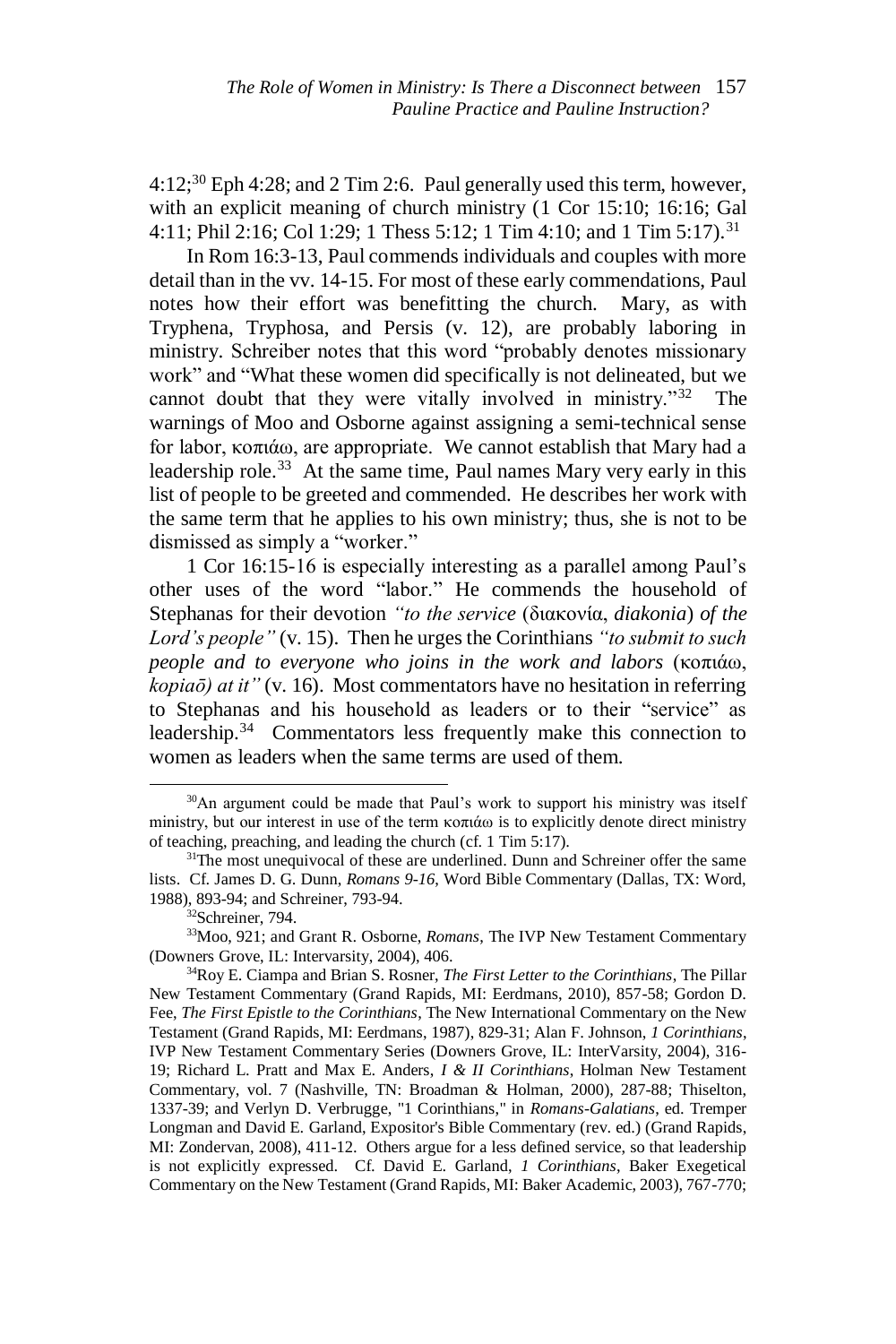#### Junia

Greet Andronicus and Junia, my fellow Jews who have been in prison with me. They are outstanding among the apostles, and they were in Christ before I was (Rom. 16:7).

The story of Junia and Junias (v. 7) raises my ire. "Junias" is a masculine name, while "Junia" is a woman's name. Their differentiation in Greek is subtle, as we shall see, and that is part of the story. Before the 13th century, the Greek word "Junia" was rendered exclusively as a woman's name, with one arguable and unlikely exception.<sup>35</sup> From the 13th through the mid-20th centuries, the name was often translated as a man's name, Junias.<sup>36</sup> Current convention is rather mixed. The NIV84, RSV, NASB, ASV, and The Message (among popular translations and paraphrases) opt for the male variant, Junias; whereas the NIV, KJV, NKJV, NRSV, ESV, NET, and NLT opt for the female version, Junia.

The problem is this—No early literature contains the name Junias. It could possibly be a contracted form of Junianus, which is a known name; but such a contracted form is not found anywhere in Greek literature.<sup>37</sup> On the other hand, the feminine name Junia is well known. Lampe records over 250 known uses of the name Junia and only 21 of Junianus, while there are none whatsoever of Junias in the Roman empire.<sup>38</sup>

There are other questions of note. What does Paul mean by the statement that they were his kin (rendered, probably correctly, as *"fellow Jews"* by the NIV)? What about that they were in prison with him? And that they were in Christ before him?<sup>39</sup> The answers to those questions do not affect our topic of whether women may minister and even lead, so

and Leon Morris, *The First Epistle of Paul to the Corinthians: An Introduction and Commentary*, 2nd ed., The Tyndale New Testament Commentaries, vol. 7 (Downers Grove, IL: InterVarsity, 1985), 233. NB. While Garland cites Thiselton to reject expression of hierarchy, Thiselton is explicit in using "leaders or ministers" and "leadership and service" of Stephanas and his household.

<sup>35</sup>Cf. Moo, 922 n. 32. Epp offers an expanded discussion; cf. Eldon Jay Epp, *Junia: The First Woman Apostle* (Minneapolis, MN: Fortress Press, 2005), 33-34. Origin is sometimes stated to have identified Junia as Junias, but this is considered to be a mistranslation into the Latin by Rufinus. The "unlikely exception" comes from Epiphanius, who does render the name as Junias, but also identifies Prisca as a male.

<sup>36</sup>Cf. Moo, 922.

<sup>37</sup>Ibid.; Schreiner, 796. Cf. also the extensive treatment in Epp.

<sup>38</sup>Peter Lampe and Marshall D. Johnson, *From Paul to Valentinus: Christians at Rome in the First Two Centuries* (London, UK: Continuum, 2003), 169. Lampe's arguments for reading the name as Junia and feminine are extensive and persuasive; cf. especially n. 39, pp. 165-66.

<sup>&</sup>lt;sup>39</sup>This may well reflect that they were among those directly commissioned by Christ as apostles (cf. 1 Cor 15:5, 7). If such was the case, this would have put their status just after that of the Twelve; cf. Dunn, 894-95.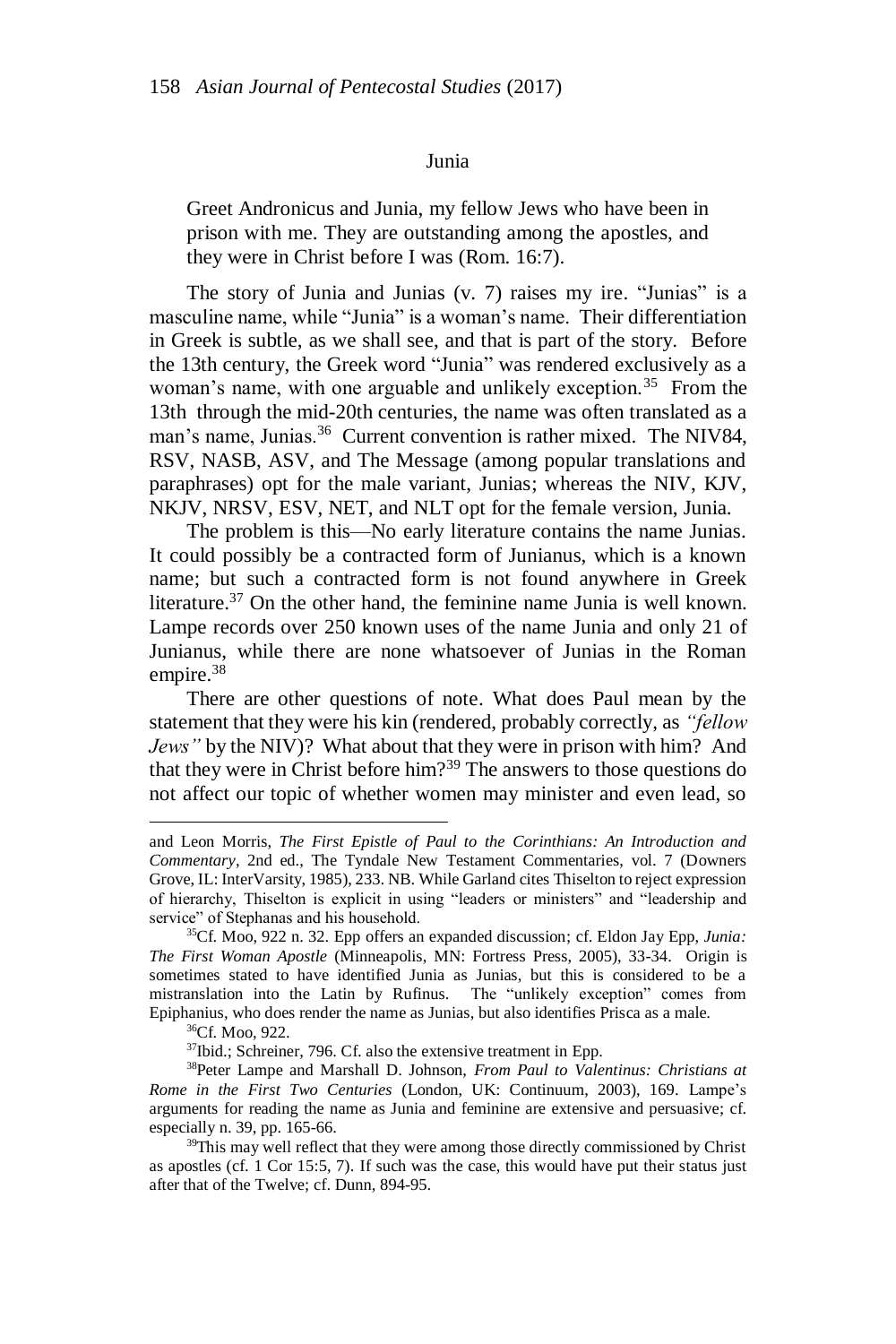we will leave that for another paper. The vital issue for us is the meaning of *"They are outstanding among the apostles."* A few scholars argue that this should read "They are respected *by* the apostles." Although the latter reading is possible, Paul could have found better ways to say this without ambiguity. Most scholars agree that the natural reading is *"outstanding among the apostles,"* identifying this team (probably husband and wife) as apostles.

Andronicus and Junia were not the only husband and wife team. Remember Peter and the other apostles in 1 Corinthians 9 who traveled with their wives? However, this is the only place that both husband and wife are labeled as apostles. While Paul does use the word "apostle" in the sense of a messenger, emissary, or "commissioned missionary,"<sup>40</sup> the context here suggests that he is praising them and expressing respect beyond low-level Christian service. He notes not only they are apostles, but also they are outstanding among the apostles. I realize that most scholars argue that Paul is not here referring to Andronicus and Junia as filling an apostolic role in the same way that he himself does.<sup>41</sup> In many cases, their evidence is that the instruction of 1 Tim 2:11-15 shows they could not be apostles in the same manner as Paul. But we do have that troublesome "outstanding" label, which makes it clear that they were not run-of-the-mill or average.<sup>42</sup> Given Paul's stringent defense of his right to the title of "apostle" in 2 Corinthians, his application of "outstanding" to Andronicus and Junia suggests that their role was significant.

Considering the early unanimous recorded agreement that Junia is a woman and an apostle, we must conclude that Junia is a woman in a role of leadership. Chrysostom, who is far from a proponent of women in leadership in his own day (c. 349-407), observes the following in his *Homilies on Romans*:

Then another praise besides. "Who are of note among the Apostles." And indeed to be apostles at all is a great thing. But to be even amongst these of note, just consider what a great encomium this is! But they were of note owing to their works, to their achievements. Oh! how great is the devotion

<sup>&</sup>lt;sup>40</sup>Moo, 924. Moo notes that "When Paul uses the word in the former sense [apostle], he makes clear the source and purpose of the 'emissary's' commission." His conclusion is that "traveling missionary" is the best translation, but I would counter that the mention of being "in Christ" and suffering on his behalf makes the source of these apostles' commission adequately clear. Ibid.

<sup>41</sup>Ibid; Schreiner, 796-97.

<sup>42</sup>Cf. Leon Morris, *The Epistle to the Romans*, The Pillar New Testament Commentary (Grand Rapids, MI: InterVarsity, 1988), 534. Morris labels them "notable apostles."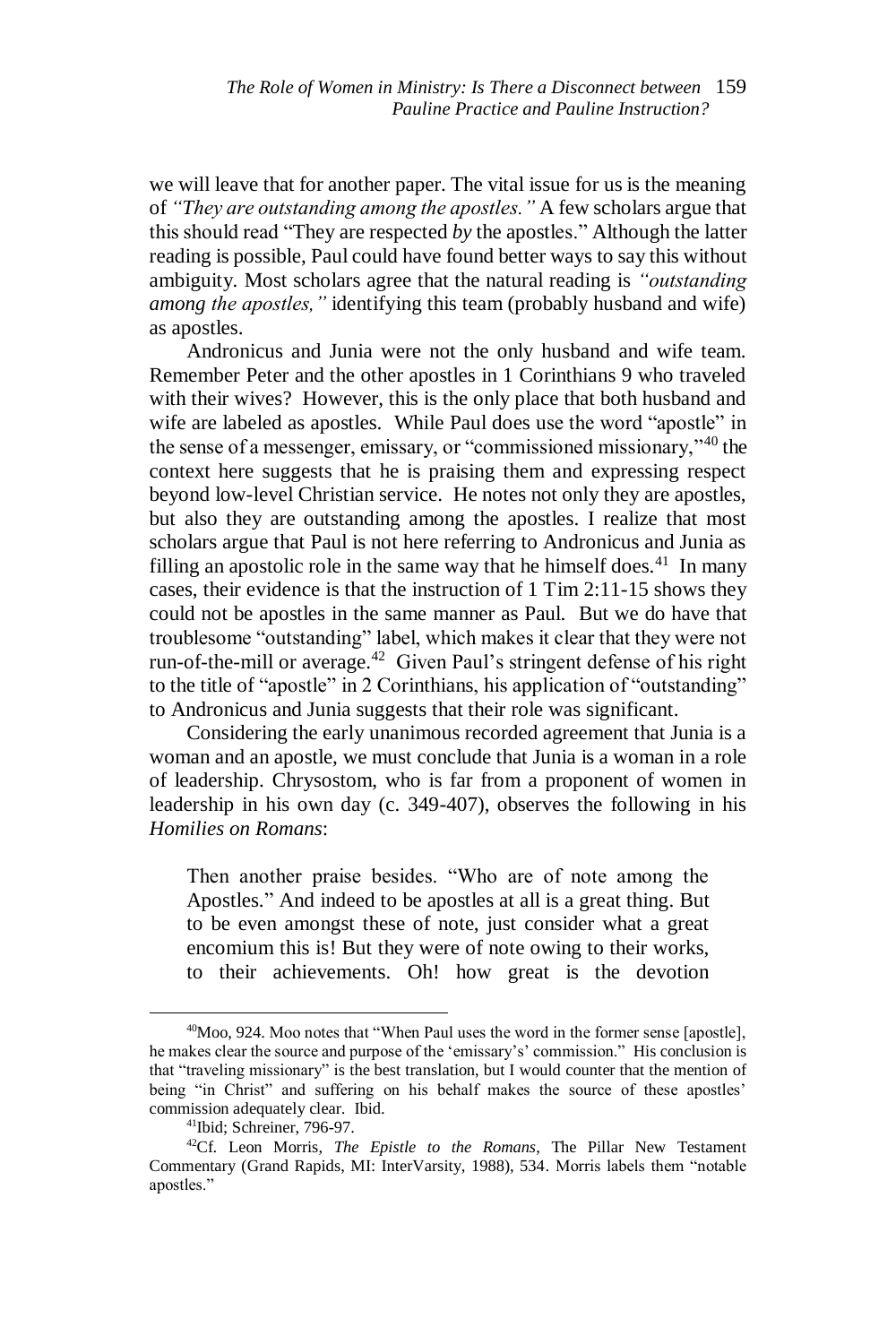(φιλοσοφία) of this woman, that she should be even counted worthy of the appellation of apostle! But even here he does not stop, but adds another encomium besides, and says, "Who were also in Christ before me."<sup>43</sup>

Dunn states, "We may firmly conclude, however, that one of the foundation apostles of Christianity was a woman and wife."<sup>44</sup> The evidence seems to support this strong statement.

How then does a woman in Paul's world become a man in ours? Eldon Epp's work on Junia offers some clues, bringing us back to that troublesome "story of Junia and Junias." The difference between Junia and Junias in Greek is an issue of accents.<sup>45</sup> The oldest manuscripts do not use accents. Once these came into use, they indicated that Junia was the right reading—"To put the point sharply: there is no Greek manuscript extant that unambiguously identifies Andronicus's partner as a male."<sup>46</sup> In the 13th century, Aegidius of Rome presented the idea of Junias being a male. This was followed much more influentially by Luther's translation in the 16th century.<sup>47</sup> But even the KJV/AV and all early English translations have this person as Junia!

Early in the 20th century, something changed. Critical editions of the Greek New Testament, as well as many English translations, changed the gender identity of Junia to Junias by changing the accents. In most cases, they did so abruptly, with no indication that the issue was in doubt or that previous editions had identified this person as a woman. The Nestle 13th edition of the Greek text started this switch in 1927, with no textual evidence to support the change.<sup>48</sup> The textual apparatus that scholars use in their research to decide what the correct reading should be was itself misleading in this case.<sup>49</sup> This is incredibly troubling, as this is what scholars use to determine what the original text said. It is

<sup>43</sup>John Chrysostom, "Homilies of St. John Chrysostom, Archbishop of Constantinople, on the Epistle of St. Paul to the Romans," in Saint Chrysostom: Homilies on the Acts of the Apostles and the Epistle to the Romans, ed. Philip Schaff, trans. J. B. Morris, W. H. Simcox, and George B. Stevens, vol. 11, A Select Library of the Nicene and Post-Nicene Fathers of the Christian Church, First Series (New York: Christian Literature Company, 1889), 555.

 $44$ Dunn, 895.

<sup>&</sup>lt;sup>45</sup>Ιουνιᾶν is the putative accusative masculine form of Ιουνιᾶς, Junias, a name that appears in no other source but could be a contraction of Junianus. Ἰουνίαν is the accusative feminine form of the same lemma, Ἰουνιᾶς, but rendered Junia in the feminine.

<sup>46</sup>Foreword by Beverly Roberts Gaventa, in Epp, xi.

<sup>47</sup>Ibid., 38.

<sup>48</sup>Ibid., 49.

 $49$ Ibid., 50. Epp labels the  ${A}$  certainty rating assigned in the UBS (pre-4th corrected edition) as "misleading."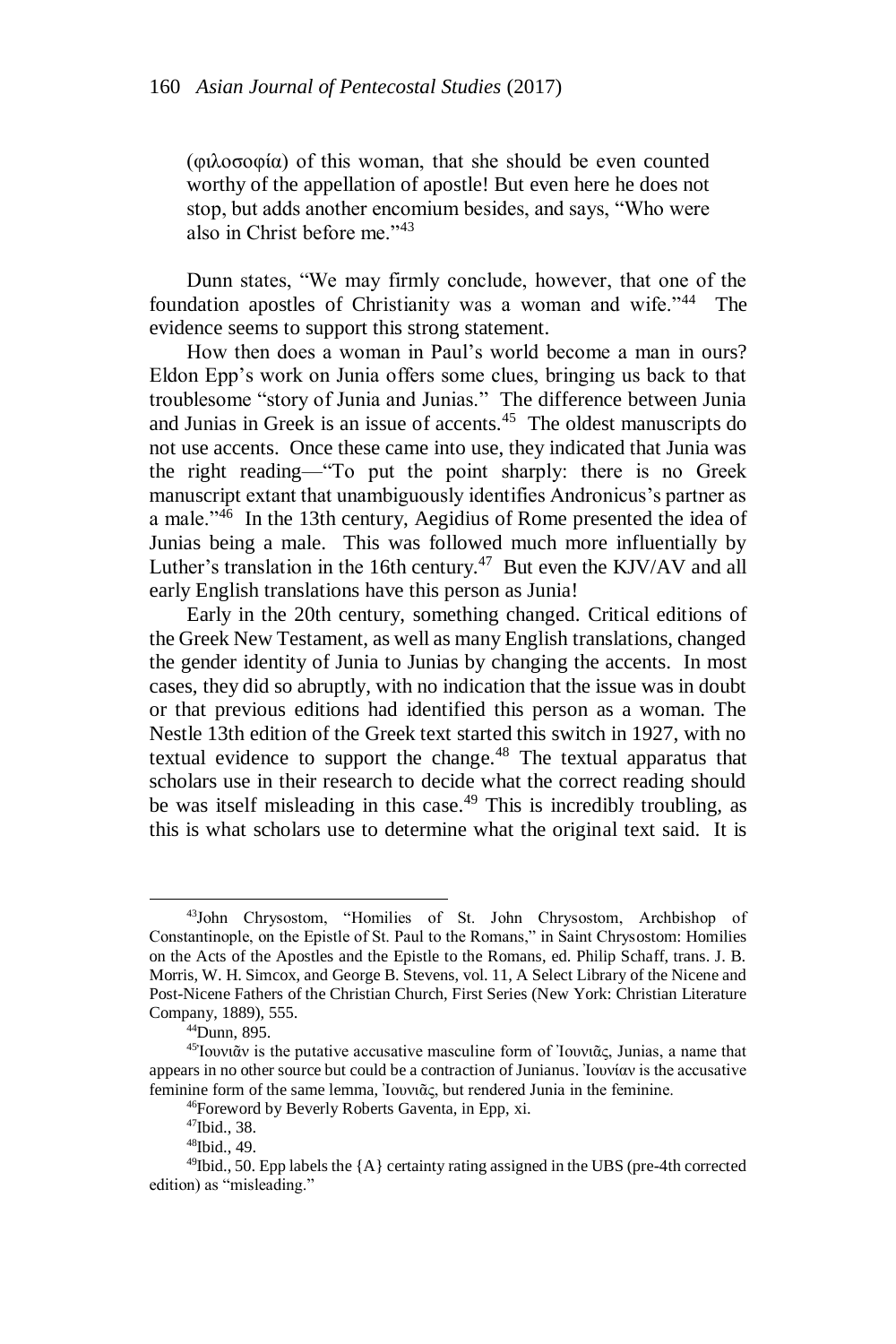rare that scholars have opportunity to bypass the textual apparatus and handle the original manuscripts themselves.

Metzger's *Textual Commentary* offers an insight into what happened:

Some members [of the Committee], considering it unlikely that a woman would be among those styled "apostles," understood the name to be masculine Ἰουνιᾶν ("Junias"), thought to be a shortened form of Junianus (see Bauer-Aland, Wörterbuch, pp. 770 f.). Others, however, were impressed by the facts that (1) the female Latin name Junia occurs more than 250 times in Greek and Latin inscriptions found in Rome alone, whereas the male name Junias is unattested anywhere, and (2) when Greek manuscripts began to be accented, scribes wrote the feminine Ἰουνίαν ("Junia").<sup>50</sup>

In other words, the decision of the Committee was not based primarily on linguistic scholarship, but rather on the more modern conviction (since Aegidius) that women could not have been leaders of any of the Pauline communities. This text (and the unanimous witness of the early church) must, therefore, have been in error.<sup>51</sup>

In the 1970s, quiet controversy about this change of gender started to surface. The Jubilee Edition of Nestle-Aland and UBS appeared in 1998, with Junia restored textually as a woman. Epp calls the change "an about-face in which the seven-decade reign of the masculine 'Junias' in the Erwin Nestle and Nestle-Aland editions has ended abruptly and, almost without notice, to be replaced by the feminine 'Junia.'"<sup>52</sup> He further notes, "Regardless of how it came about, this was an admirable and even courageous decision."<sup>53</sup> I applaud Metzger's courage. He pointed out the textual/historical basis for a feminine reading and revealed a cultural male bias in selecting the masculine reading, even before the change in the critical texts was effected.

Why do we assume that our understanding is correct whenever we encounter women in potential ministerial or leadership roles, rather than comprehending what we are reading? Cor 14:34-35 and 1 Tim 2:11-15 are engrained in our minds as the definitive expression of Paul's belief

<sup>50</sup>Bruce Manning Metzger, *A Textual Commentary on the Greek New Testament: A Companion Volume to the United Bible Societies' Greek New Testament (Fourth Revised Edition)*, 2nd ed. (Stuttgart, DE: Deutsche Bibelgesellschaft, 1994), 475.

<sup>51</sup>Foreword Gaventa, Epp, xi-xii.

<sup>52</sup>Ibid., 48.

<sup>53</sup>Ibid., 52.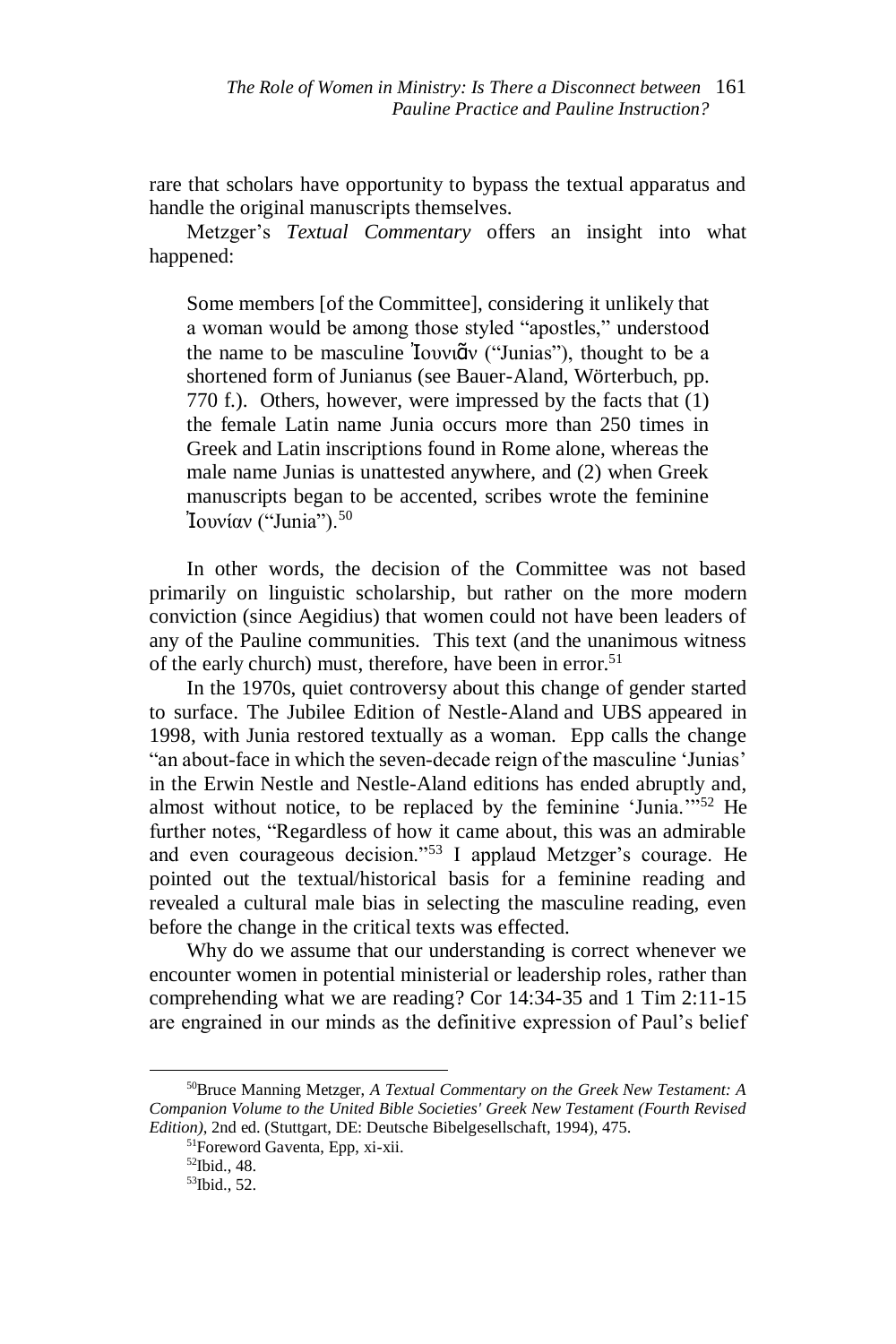and teaching. Over and over, I read in the commentaries that Junia could not *really* be an apostle in the same sense as Paul and the Twelve, since she was a woman and we all know that Paul told women to "be silent" and forbade all teaching and authority over men. This is an example of the liability of understanding the text and underscores the urgency of continual re-reading of our text. Dunn correctly notes, "The assumption that it [the name] must be male is a striking indictment of male presumption regarding the character and structure of earliest Christianity."<sup>54</sup>

Epp chooses two statements by female scholars to summarize this shameful episode in textual criticism. Bernadette Brooten observed in 1977, "Because a woman could not have been an apostle, the woman who is here called apostle could not have been a woman."<sup>55</sup> Elizabeth Castelli points out, "The reference to Junia the *apostolos* in 16:7 has inspired remarkable interpretative contortions, resulting ultimately in a sex-change-by-translation."<sup>56</sup>

So, in summary, Junia was a woman who was also an apostle. Every single writer of the first millennium, including a number who did not permit ministry by women in their day, acknowledged her to be a woman who had been singled out by Paul, together with her (probable) husband, as "outstanding among the apostles." To cap it off, while there is much support for Junia as a known name in the Roman Empire, there is not a single case of a man named Junias, at least not until scholars invented him in the second millennium A.D.

# Tryphena, Tryphosa, and Persis

Greet Tryphena and Tryphosa, those women who work hard in the Lord). Greet my dear friend Persis, another woman who has worked very hard in the Lord (Rom 16:12).

<sup>54</sup>Dunn, 894.

<sup>55</sup>Bernadette J. Brooten, "Junia . . . Outstanding Among the Apostles," in *Women Priests: A Catholic Commentary on the Vatican Declaration*, ed. L. Swidler and A. Swidler (New York, NY: Paulist Press, 1977), 142.

<sup>56</sup>Elizabeth A. Castelli, "Romans," in *Searching the Scriptures, Vol. 2: A Feminist Commentary*, ed. Elisabeth Schüssler Fiorenza (New York, NY: Crossroad, 1994), 279.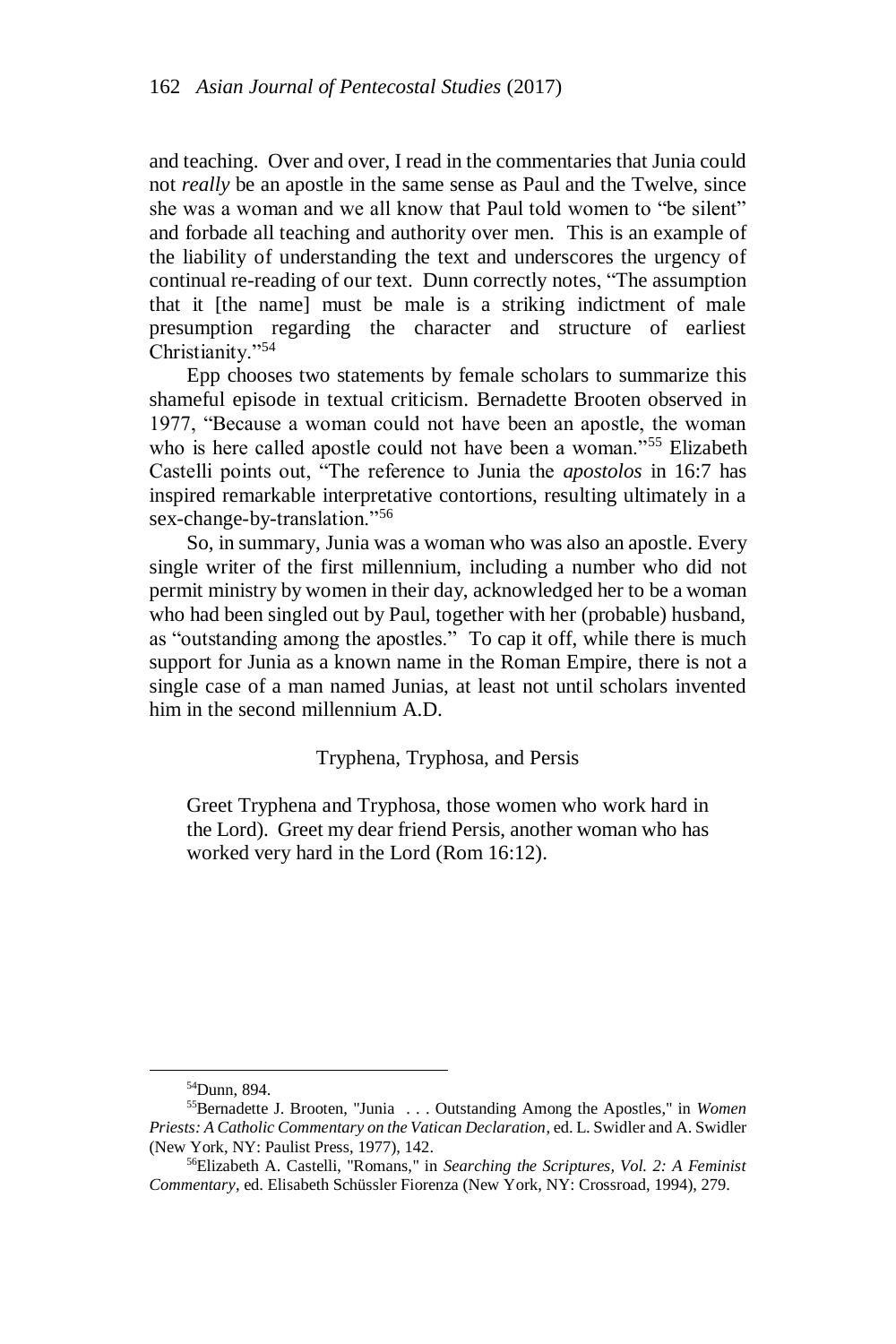The rest of the list in Romans 16 may seem anticlimactic, but it should not be, as we have more women of note. And yet, after what seems to be deliberate changing of the text to support a theological and cultural bias, we can relax and celebrate Paul's admiration for coworkers. Tryphena and Tryphosa, both women, are designated as ones *"who work hard in the Lord."* Paul again uses κοπιάω, "labor," one of the terms he uses mostly with a connotation of ministry. In addition, there is *"my dear friend Persis, another woman who has worked very hard in the Lord."* Tryphena and Tryphosa seem to both still be working in ministry, while Persis has done so in the past and earned Paul's address as "my dear friend" or "my beloved."

## Other Women Extended a Greeting in Romans 16

Greet Rufus, chosen in the Lord, and his mother, who has been a mother to me, too. Greet Asyncritus, Phlegon, Hermes, Patrobas, Hermas and the other brothers and sisters with them. Greet Philologus, Julia, Nereus and his sister, and Olympas and all the Lord's people who are with them (Rom 16:13-15).

Other women singled out for greetings include *the mother of Rufus "who has been a mother to me [Paul], too," Julia* (probably the wife of Philologus), and the *sister of Nereus*. These may be mentioned because of hospitality offered to Paul.<sup>57</sup> They are not, however, identified as having labored or worked hard in the Lord nor given titles or labeled as co-workers in ministry. Keener notes of this section of Romans:

Particularly significant and different from some churches in the east is the dominance of women explicitly involved in some forms of ministry (16:1–7, 12). This is not surprising, since women exercised much more freedom in Rome (and in a Roman colony in Macedonia, Phil 4:2–3) than in much of the Greek east. Although Paul greets over twice as many men as women, he commends more women than men for ministry, perhaps partly because even in Rome their ministries still faced more challenges than men, hence invited more affirmation.<sup>58</sup>

<sup>57</sup>Moo, 926. Moo suggests the pairing of Philologus and Julia, with Nereus and his sister as their children, as well as the offering of hospitality as likely.

<sup>58</sup>Keener, 185.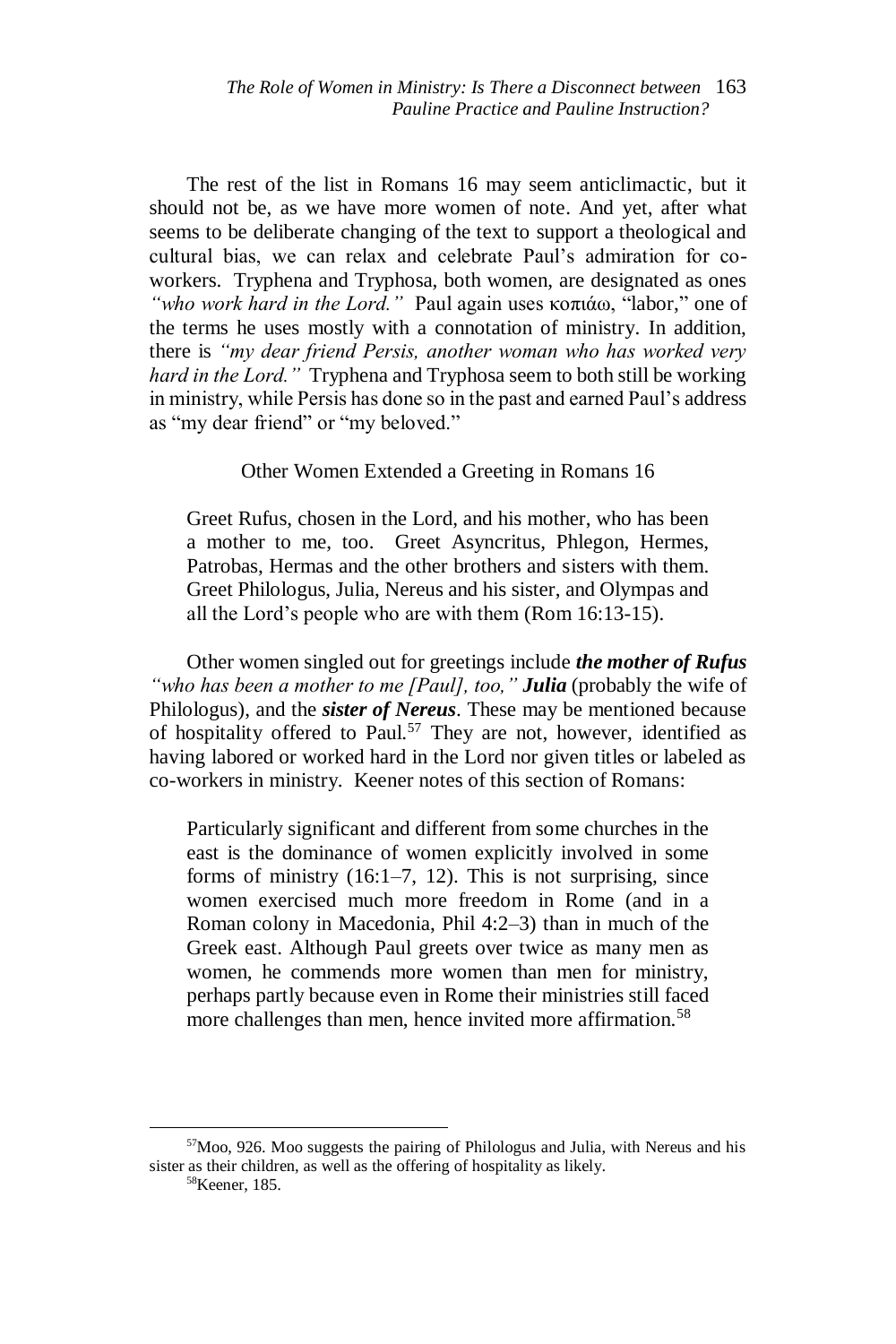In summary, seventeen men and only nine women receive greetings in Rom 16:1-16, in addition to the commendation of Phoebe.<sup>59</sup> The situation changes when we look at those mentioned as contributing to the church—seven women, and five men.<sup>60</sup> Schreiner notes, "It is clear from this list that women were actively involved in ministry."<sup>61</sup> A few pages later, however, he argues, "One should scarcely conclude from the reference to Junia and the other women co-workers named here that women exercised authority over men contrary to the Pauline admonition in 1 Tim. 2:12."<sup>62</sup> Again we see the assumption that Pauline instruction neutralizes Pauline practice. Although of Junia, Munger points out, "Regardless, this prominent woman was a prisoner like Paul. The Romans could be brutal, but it's doubtful they imprisoned Junia for her cooking."<sup>63</sup>

Some argue that Paul was antagonistic to women in ministry and, indeed, in leadership. If Phoebe, Priscilla, and Junia are any indication, this contention becomes extremely tenuous in re-reading Rom 16:1-12. If we have already decided that Paul never permitted women to take that sort of a role, these textual errors must be dismissed as phantasms and corrected by modern scholarship, regardless of what Paul actually did.

### **Additional Women Named in Pauline Practice and Context**

Is the argument for Pauline practice confined to 1 Corinthians 11 and Romans 16? No, it is not. Luke and Paul mention at least three households or household churches attached to women.<sup>64</sup> We will not assume that these must be led by women, but it is worth seeing if we can learn more.

# Lydia

The first woman listed in connection with a household is Lydia. Her conversion is the first in Europe. She likely was instrumental in founding the Philippian church (Acts 16:13-15, 40). Lydia probably was a person of status because she was named, had a lucrative and prestigious

 $59$ The women are Priscilla (v. 3-5), Mary (v. 6), Junia (v. 7), Tryphena, Tryphosa, Persis (v. 12), the mother of Rufus (v. 13), Julia (v. 15), and the sister of Nereus (v. 15). If we add Phoebe, the count is ten women, but she receives commendation rather than a greeting.

 $^{60}$ Epp, 21; and Lampe and Johnson, 166.

<sup>61</sup>Schreiner, 793.

<sup>62</sup>Ibid., 797.

<sup>63</sup>Munger, 11.

<sup>64</sup>Tabitha, mentioned in Acts 9:36-41, is named as an active disciple. While she was apparently a person of significance, there is no indication that she was leader of a household or a household church or involved in liturgical ministry.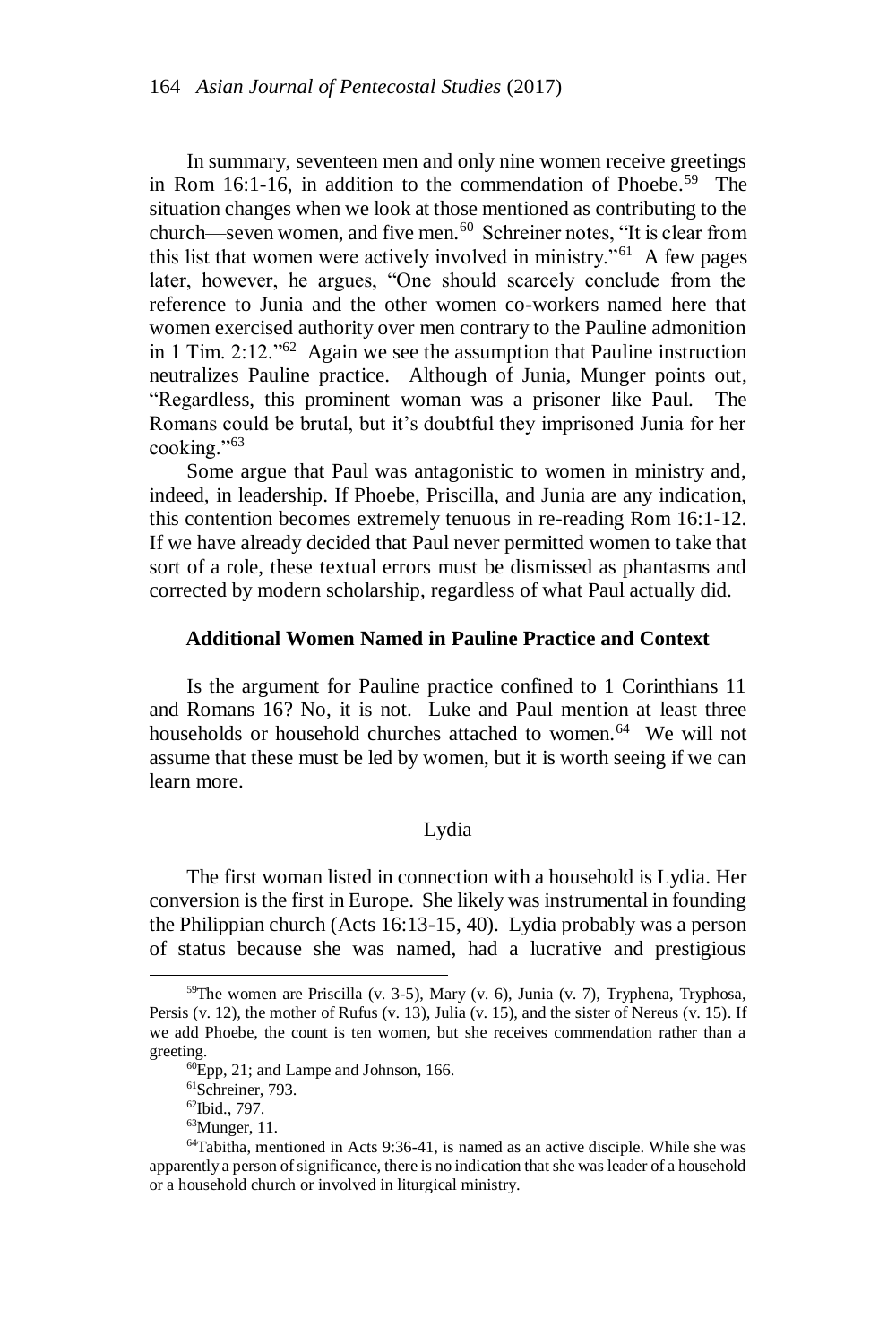business, and her house apparently could accommodate a number of guests.<sup>65</sup> Her husband is not mentioned, leading most commentators to speculate that she was a widow or single. Peterson adds the possibility of divorce, and considers this more likely than "a single woman of means."<sup>66</sup> We do not know much beyond that she was named in the start of the church in Philippi and that the church met in her house (v. 40). She was clearly the household leader, given that her household followed her in baptism (v. 15). It is a stretch to assert that "Priscilla and Lydia took an active role in the ministry of their churches."<sup>67</sup> This assumption may be reasonable but is not stated in the text. Beyond Acts 16, we cannot prove that Lydia played a role in ministry in Philippi or in the life of Paul.<sup>68</sup>

#### Chloe

Chloe was already mentioned in the context of 1 Cor 1:10-11. Although the NIV refers to *"Chloe's household,"* most commentators agree that a better translation would be "Chloe's people" (literally "those of Chloe"). These may have been her slaves, agents, or business associates. She may not have even been a Christian or from Corinth, although her people almost certainly were, given their interest in the situation occurring in the Corinthian congregation and Paul's trust in their testimony.<sup>69</sup> Chloe is thus a tenuous potential "woman in ministry" and must be removed from certain consideration as a leader.

## Nympha

Lastly, we have Nympha. Paul greets her in Col 4:15, along with *"the church in her house."* Again, she was probably a widow or currently unmarried, as it would not have been *"her house"* otherwise.<sup>70</sup> Dunn infers that she "was probably the leader of the church there, or at least she acted as host for the gathering and for the fellowship meal

<sup>65</sup>Cf. Ben Witherington, *The Acts of the Apostles: A Socio-Rhetorical Commentary* (Grand Rapids, MI: Eerdmans, 1998), 491-92.

<sup>66</sup>David Peterson, *The Acts of the Apostles*, The Pillar New Testament Commentary (Grand Rapids, MI: Eerdmans, 2009), 461.

<sup>67</sup>John B. Polhill, *Acts*, The New American Commentary, vol. 26 (Nashville, TN: Broadman, 1992), 349.

<sup>68</sup>As Polhill notes, "It is surely to go too far with such speculations, however, to argue that Paul married Lydia and that she was the 'loyal yokefellow' of Phil 4:3." Cf. Ibid.

<sup>69</sup>Cf. Fee, 54; Garland, 43-44; and Thiselton, 121.

<sup>70</sup>James D. G. Dunn, *The Epistles to the Colossians and to Philemon: A Commentary on the Greek Text* (Grand Rapids, MI: Eerdmans, 1996), 285.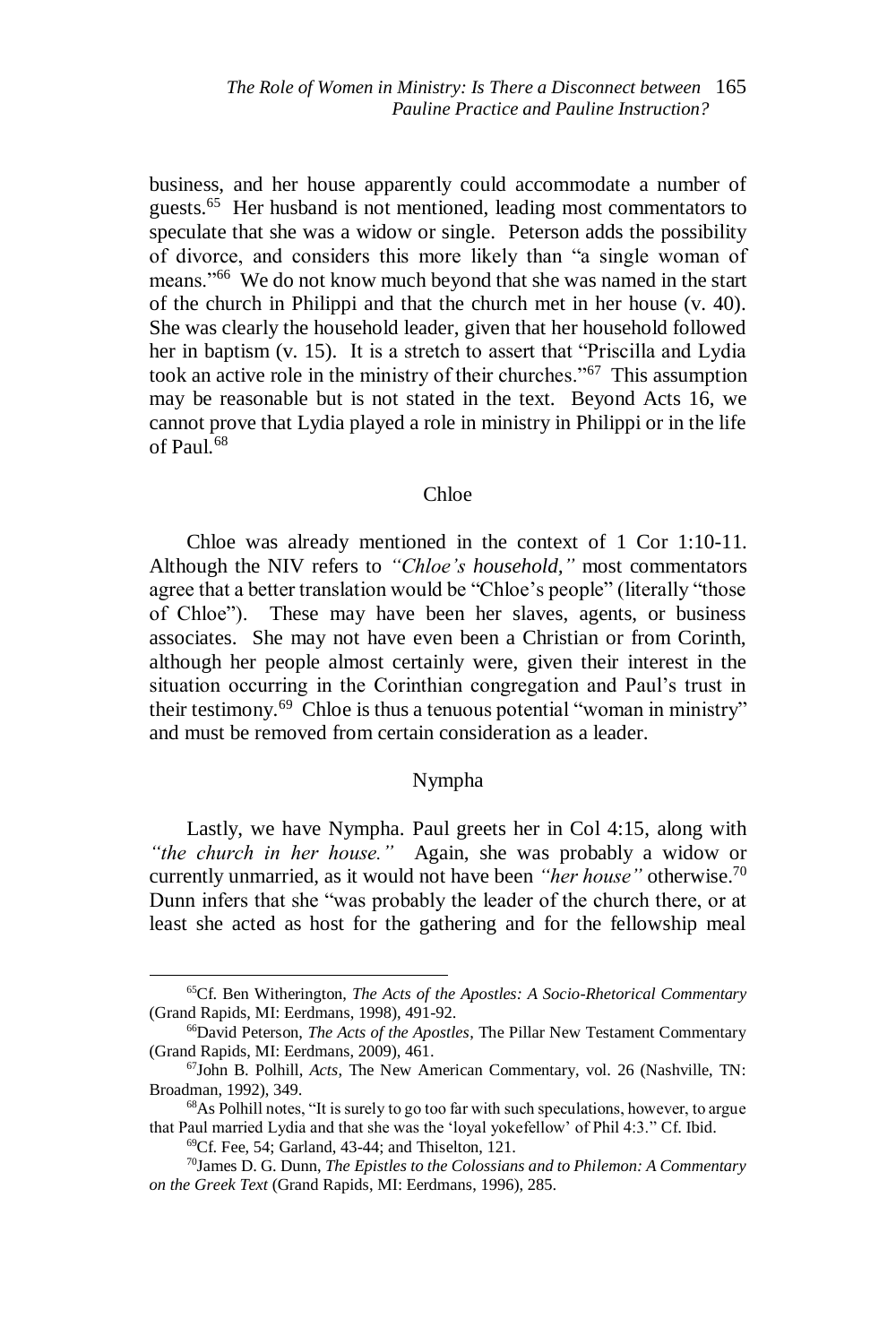(including, on at least some occasions, the Lord's Supper). $171$  He cautions that this is an inference, but one without countering evidence in the NT. Some textual evidence suggests that the name may have been Nymphas, thus a man; but there seems to be little support for this (although more than for Junias). This is not a key element in establishing Pauline practice.<sup>72</sup>

Although the above-named women are listed as head of their household or having a church in their house, this does not prove their active ministry leadership. However, their presence in the text does argue more for than against the idea of women in ministry.

## Daughters of Phillip

The four unmarried daughters of Philip who prophesied, according to Acts 21:9, receive terse mention. It is difficult to discern why they are mentioned. Witherington suggests that Luke wants "to show that the prophecy of Joel reiterated and reinterpreted by Peter in Acts 2 had come true."<sup>73</sup> Luke establishes that women exercised prophetic roles in Caesarea as well as in Corinth and that such roles by women were accepted beyond the Pauline context. Philip is named as *"the evangelist, one of the Seven,"* a person of influence in the early church. His daughters' prophetic ministry, referred to without negative connotations, must have been accepted as valid. Polhill notes, "Perhaps the most significant observation in the present narrative is the testimony that there were women in the early church who were recognized as having the gift of prophecy."<sup>74</sup>

## Euodia and Syntyche

Our final example of Pauline practice regarding women and ministry is found in Phil 4:2-3. Euodia and Syntyche *"have contended at my side in the cause of the gospel."* Paul names them as *"co-workers"* and ones *"whose names are in the book of life."* They were of some note in the Philippian congregation and (apparently) in disagreement with each other, as Paul pleaded with them *"to be of the same mind in the Lord."* Although some scholars speculate that these were patronesses rather than church leaders, the structure of this section does not support

 $\overline{\phantom{a}}$ 

 $71$ Ibid.

<sup>72</sup>Cf. Robert W. Wall, *Colossians & Philemon*, The IVP New Testament Commentary Series (Downers Grove, IL: InterVarsity, 1993); and N. T. Wright, *The Epistles of Paul to the Colossians and to Philemon: An Introduction and Commentary*, The Tyndale New Testament Commentaries (Leicester, UK: InterVarsity, 1986), 163.

<sup>73</sup>Witherington, 633.

<sup>74</sup>Polhill, 435.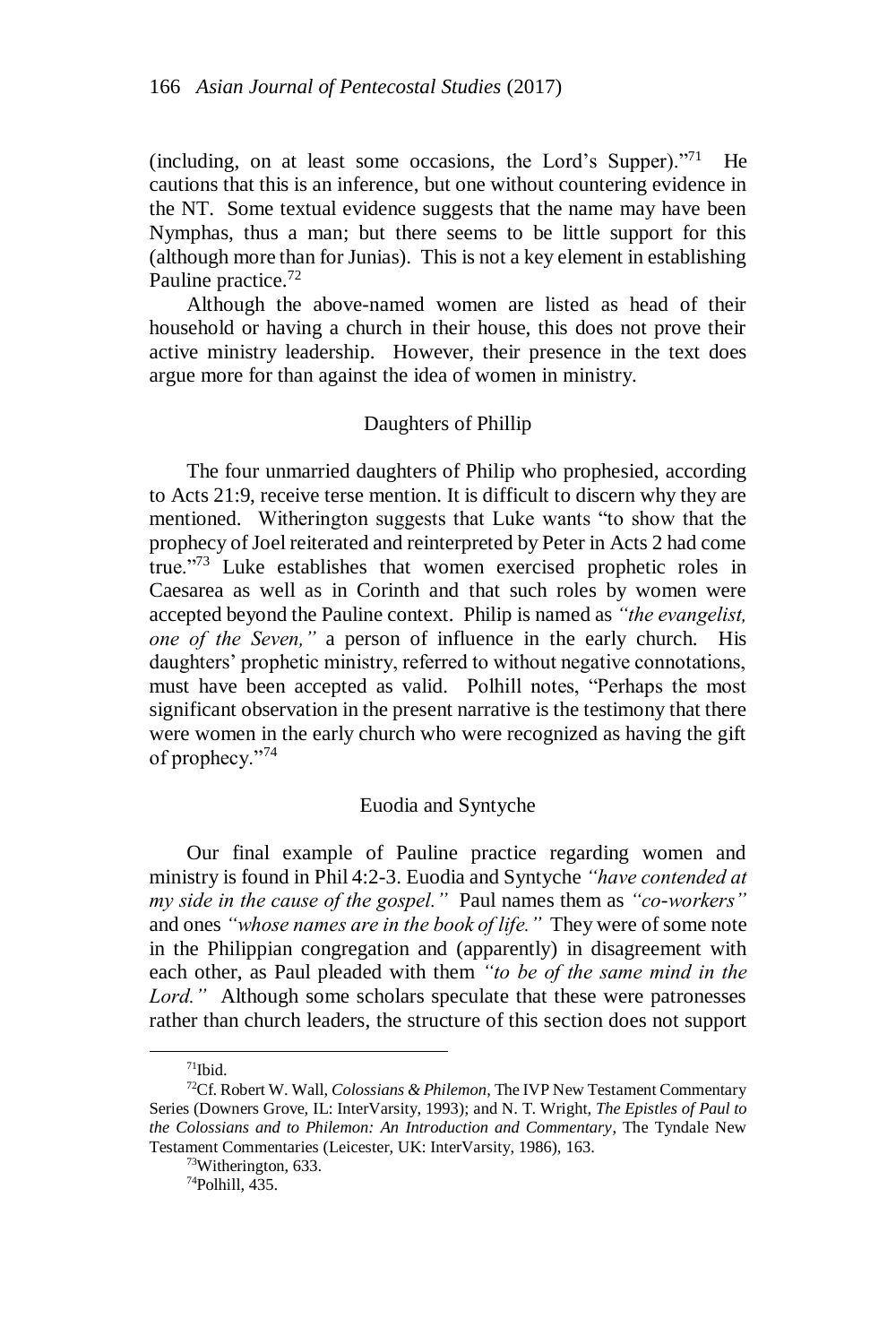this, as Paul will deal with financial matters in vv.  $10$ -20.<sup>75</sup> In addition, Paul labels them co-workers who have contended with him for the gospel.

Euodia and Syntyche are not adversaries of Paul, even if there was friction between them. His tone is friendly in commending their work, and he names them, which he tends not to do with adversaries.<sup>76</sup> Witherington points out that "In Greek and Roman oratory, women were not mentioned by name unless they were notable or notorious. This is an important rhetorical signal that likely tells us something about the prominence of these women that Paul calls by name here."<sup>77</sup> Their disagreement with each other is probably not theological, for Paul addresses theological disputes directly and deals with the issues involved.<sup>78</sup> His tone here is gentle and does not elevate one above the other, seen in the repetition of *"I plead with . . ."*and the commendations offered for their work. "He does not tell them to quit causing trouble and listen to the men. . . . They played meaningful roles in the work of the gospel and its spread."<sup>79</sup>

Witherington writes, "Were these women not prominent co-workers of Paul, and thus leaders in Philippi, the previous exhortations to the congregation would have sufficed to deal with the problem."<sup>80</sup> Rather, they are addressed as co-workers and not dismissed as subordinates. Paul uses the term "co-worker" (συνεργός, *synergos*) 12 times in his writing. There is only one other use of the term in the  $NT<sup>81</sup>$  Other coworkers are prominent partners in ministry, including Priscilla and

<sup>75</sup>Ben Witherington, *Paul's Letter to the Philippians: A Socio-Rhetorical Commentary* (Grand Rapids, MI: Eerdmans, 2011), 234.

<sup>76</sup>Cf. Gordon D. Fee, *Paul's Letter to the Philippians*, The New International Commentary on the New Testament (Grand Rapids, MI: Eerdmans, 1995), 389-90; Jerry L. Sumney, *Philippians: A Greek Student's Intermediate Reader* (Peabody, MA: Hendrickson, 2007), 99; and Witherington, *Paul's Letter to the Philippians: A Socio-Rhetorical Commentary*, 235. Paul generally does not name individuals, and especially not enemies, in public letters. However, cf. 1 Tim 1:20; 2 Tim 1:15; 4:14-15, these appear in a somewhat more private letter, not addressed to a congregation. Even in this context, most adversaries are not named but rather categorized.

<sup>77</sup>Witherington, *Paul's Letter to the Philippians: A Socio-Rhetorical Commentary*, 233-34.

<sup>78</sup>Cf. Richard R. Melick, *Philippians, Colossians, Philemon*, The New American Commentary (Nashville, TN: Broadman, 1991), 146.

<sup>79</sup>David E. Garland, "Philippians," in *Ephesians-Philippians*, ed. Tremper Longman and David E. Garland, Expositor's Bible Commentary (rev. ed.) (Grand Rapids, MI: Zondervan, 2006), 251.

<sup>80</sup>Witherington, *Paul's Letter to the Philippians: A Socio-Rhetorical Commentary*, 233.

<sup>81</sup>Rom 16:3, 9, 21; 1 Cor 3:9; 2 Cor 1:24; 8:23; Phil 2:25; 4:3; Col 4:11; 1 Thess 3:2; Philem 1, 24. The non-Pauline use is 3 John 8.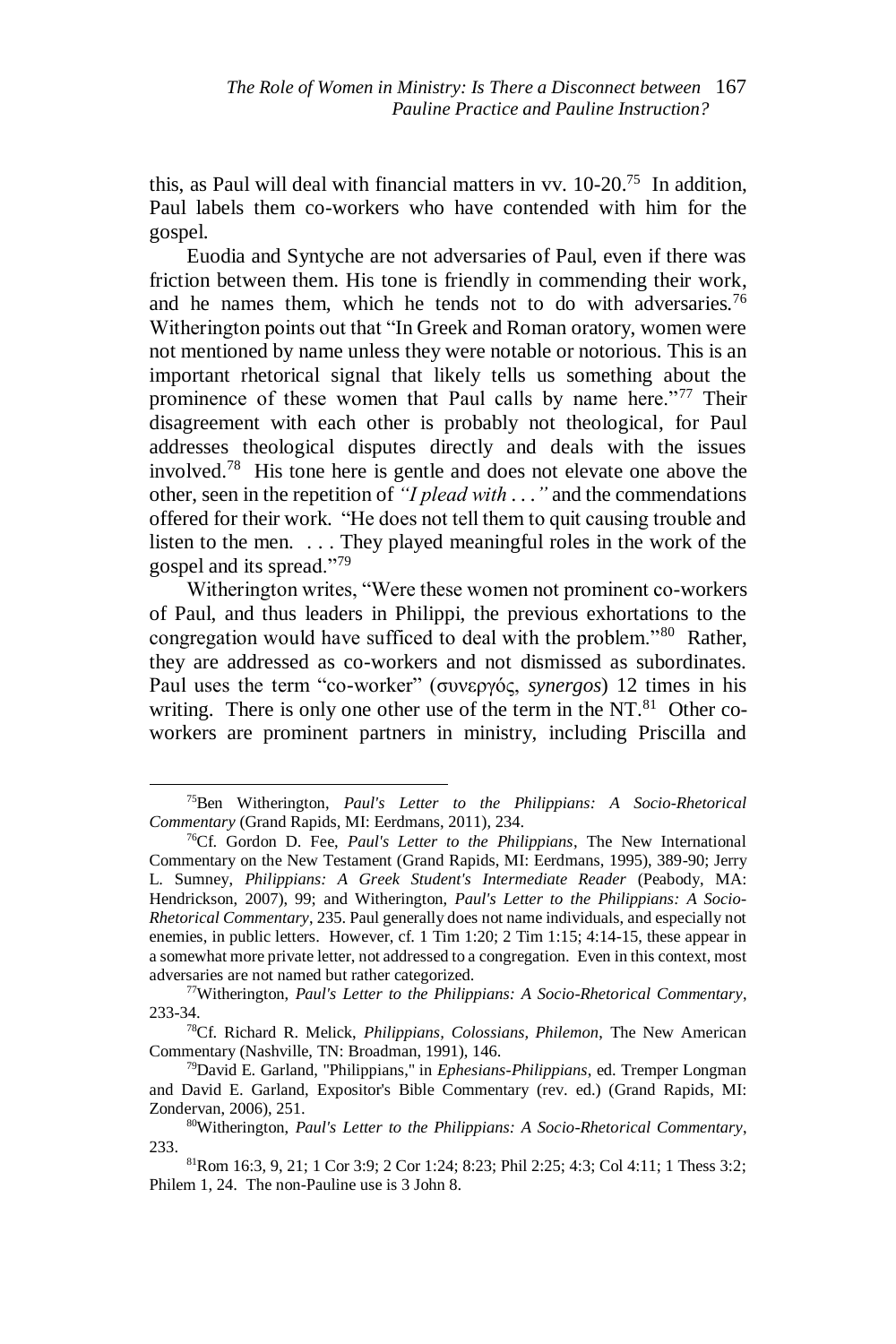Aquila, Timothy (three times), Titus, and Epaphroditus, among others. This term seems to be "reserved for various early Christian leaders."<sup>82</sup>

"Contending" (συναθλέω, *synathleō*) was used "of gladiators who fought side by side." This military imagery is applied to Epaphroditus, named in Phil 2:25 as a "*fellow soldier.*" <sup>83</sup> The root word in 4:3 is found in Phil 1:27. There it seems to be used for the corporate struggle of the Philippian congregation, with encouragement to stand firm and strive for the faith. In the case of Euodia and Syntyche, the focus is more narrowly on them and their previous struggle at Paul's side for advancing the gospel.

We know that Euodia and Syntyche were women of importance in the church who are urged to lay aside differences for the well-being of the church. They are Paul's co-workers who have struggled beside him for the advancement of the gospel. There is no question that they are permitted to work in ministry. Paul does not suggest that their involvement was inappropriate. In fact, because of their standing, disagreement between them is harmful to the body, so Paul urges them to settle these differences. Their specific role, title, or position is not defined in the hierarchy that existed at the time, but they are most likely leaders in some way. They are not the only leaders in Philippi, given the reference to *episkopoi* and *diakonoi* (*"overseers and deacons"*) in Phil 1:1 and the appeal to a *"true companion"* (lit. "loyal yokefellow") in v. 3 to assist in mediating. More likely than not, they occupy some leadership role in Philippi.

# **Women in Pauline Practice and Context—A Summation**

When we started, I proposed that the practice of an individual is a more certain indicator of their true beliefs than apparent statements or instructions. Paul intimates this himself when he tells the Corinthians that as their spiritual father:

I urge you to imitate me. For this reason I have sent to you Timothy, my son whom I love, who is faithful in the Lord. He will remind you of my way of life in Christ Jesus, which agrees with what I teach everywhere in every church (1 Cor 4:16-17).

He urges their imitation of himself and stresses his "ways of life" (literally, as "ways" is plural) as an example for them. He expects

 $\overline{\phantom{a}}$ 

<sup>82</sup>Witherington, *Paul's Letter to the Philippians: A Socio-Rhetorical Commentary*, 237. 83Ibid., 238.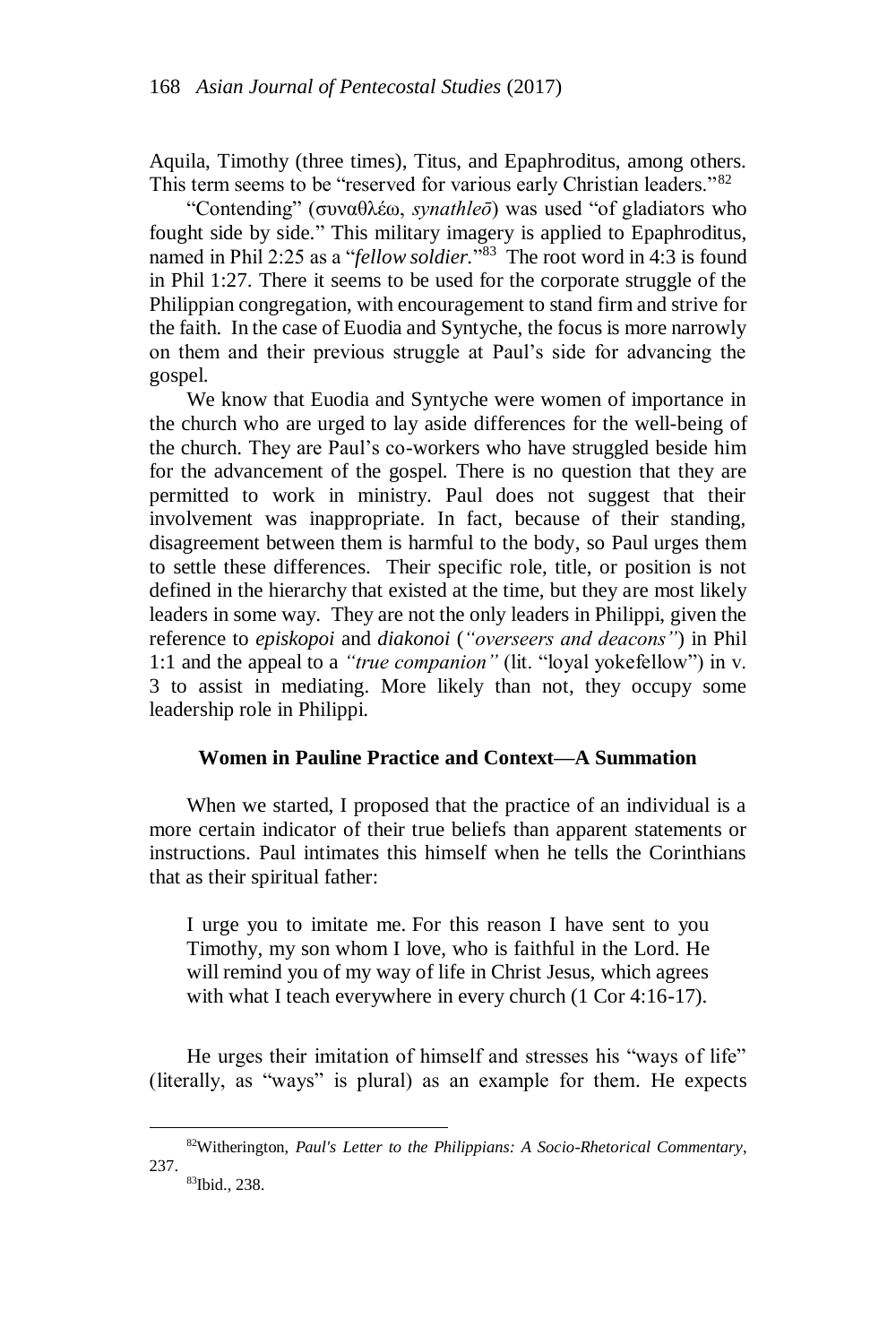congruence, and he insists that his way of life agrees with what he teaches everywhere in every church.

Paul urges adherence to his life as well as his teaching.<sup>84</sup> 1 Cor 11:1<sup>85</sup> urges the Corinthians to *"Follow my example, as I follow the example of Christ."* Phil 4:9, much like 1 Cor 4:16-17, explicitly connects Paul's life and teaching as example. The Philippians are to *"put . . . into practice"* what they have learned, received, and heard from and what they had seen in him.<sup>86</sup> The materials passed on to them through his oral and written instructions, along with what they observed in Paul's life, informed how they were to worship. He highly valued his practice and presented what he did alongside what he taught as instructive for the Christian community.

So, what about Paul's instructions in 1 Cor 14:34-35 found in a context of (dis)orderly worship? Does his command for women to be silent in the congregation contradict his approval of women's participation in prayer and prophecy in 1 Corinthians 11? What about the many women he commends for their work in ministry, teaching, and leadership? We need to re-read 1 Cor 14:34-35.

## **Viewing Pauline Practice in the Context of Bandung, Indonesia**

My wife Rosemarie and I have lived in Bandung, Indonesia, since August 2014, with the goal of planting an international English church. The idea of silencing all women in congregational settings and removing their speaking, teaching, and leadership contribution is a non-starter on many levels. First and foremost, the Bible does not teach that either men or women are to stifle God's call and empowerment for ministry. Paul's practice did not model nor did his teaching command that women were to be excluded from speaking, teaching, or leading in the church. In the era of the Spirit, all are empowered (Acts 2:17-18) and all are expected to contribute to the worship of God in the congregation (1 Cor 14:26). The difficult passages of 1 Cor 14:34-35 and 1 Tim 2:11-15 need to be

 $\overline{a}$ 

 $851$  Cor 11:1 belongs with the material of 1 Corinthians 10 (especially. vv. 31-33).

<sup>84</sup>Cf. 1 Cor 4:16-17; 11:1; Phil 3:17; 4:9; 2 Thess 3:7-9; etc.

<sup>86</sup>O'Brien argues that it should be learned and received from and heard about and seen in, so that the first two elements speak of Paul's teaching, while the remaining two address the testimony of what is said about Paul by others and what they have seen for themselves. Peter Thomas O'Brien, *The Epistle to the Philippians: A Commentary on the Greek Text*, The New International Greek Testament Commentary (Grand Rapids, MI: Eerdmans, 1991), 510. Hansen concurs: "The verbs heard and seen refer to the paradigmatic value of his life." G. Walter Hansen, *The Letter to the Philippians*, The Pillar New Testament Commentary (Grand Rapids, MI: Eerdmans, 2009), 300.